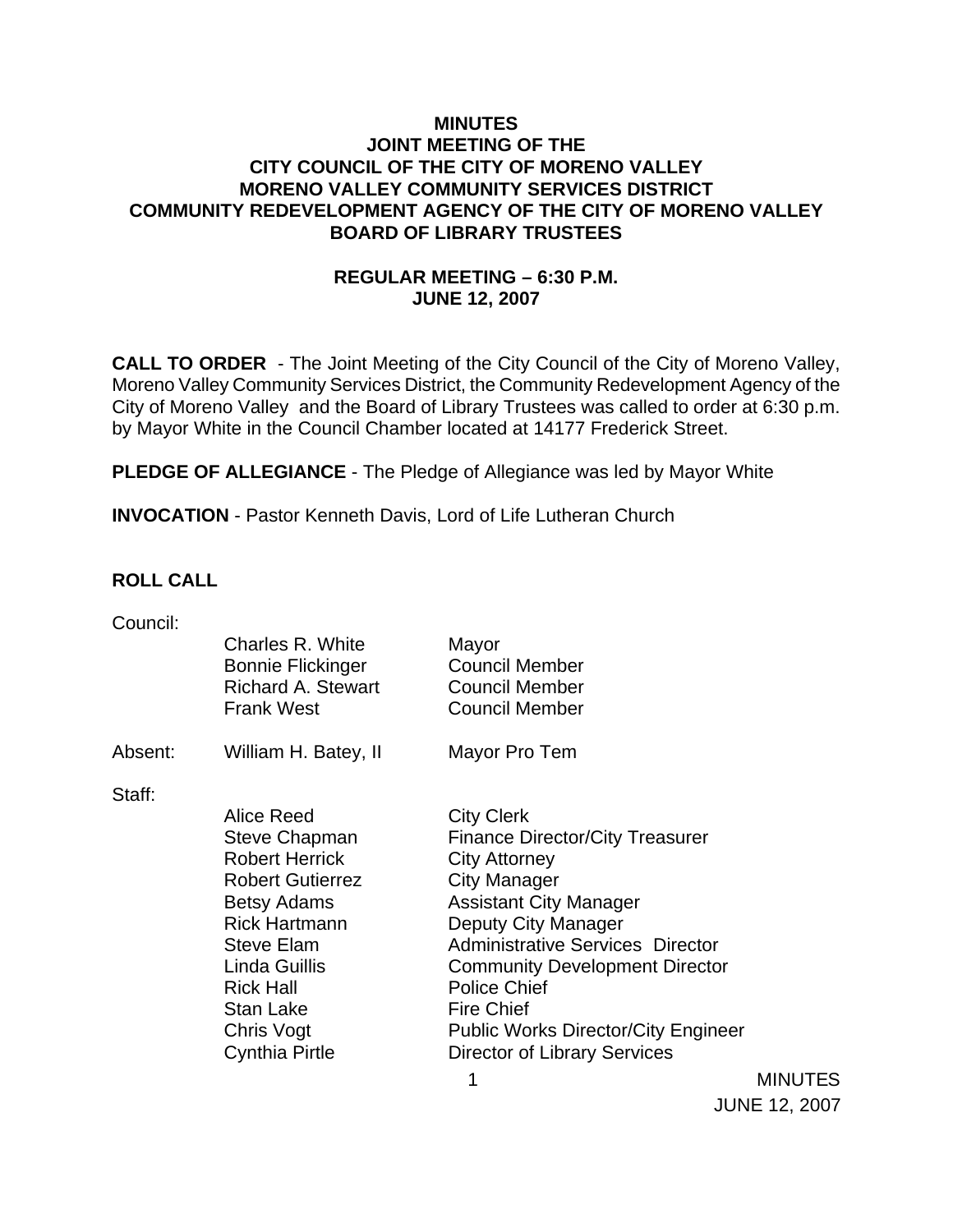Mike McCarty Parks & Community Services Director Denese Wilson-Beilke Human Resources Director Barry Foster **Economic Development Director** Angela Rushen Assistant to the City Manager

### **JOINT CONSENT CALENDARS (SECTIONS A-D) OF THE CITY COUNCIL OF THE CITY OF MORENO VALLEY, MORENO VALLEY COMMUNITY SERVICES DISTRICT, COMMUNITY REDEVELOPMENT AGENCY OF THE CITY OF MORENO VALLEY AND THE BOARD OF LIBRARY TRUSTEES**

Mayor White opened the agenda items for the Consent Calendars for public comments, there being none, public comments were closed.

### **A. CONSENT CALENDAR** - **CITY COUNCIL**

- A1. ORDINANCES FIRST READING BY TITLE ONLY Waived reading of all Ordinance Introductions and read by title only.
- A2. CITY COUNCIL REPORTS ON REIMBURSABLE ACTIVITIES (Report of: City Clerk's Department)

**Recommendation**: Receive and file the Reports on Reimbursable Activities for the period of May 16 – June 5, 2007.

A3. WARRANT REPORT – APRIL 30, 2007 (Report of: Finance Department)

 **Recommendation:** Adopt Resolution No. 2007-59, approving the Warrant Report, dated April 30, 2007, in the total amount of \$18,337,962.76.

Resolution No. 2007-59

 A Resolution of the City Council of the City of Moreno Valley, California, Approving the Warrant Report Dated April 30, 2007

A4. APPROVAL OF QUARTERLY INVESTMENT REPORT – QUARTER ENDED MARCH 31, 2007 (Report of: Finance Department)

**Recommendation**: Approve and accept the quarterly investment report, in compliance with the Investment Policy.

A5. RESOLUTION ADOPTING UPDATED RECORDS RETENTION SCHEDULES AND AUTHORIZING DESTRUCTION OF CERTAIN CITY RECORDS (Report of: City Clerk's Department)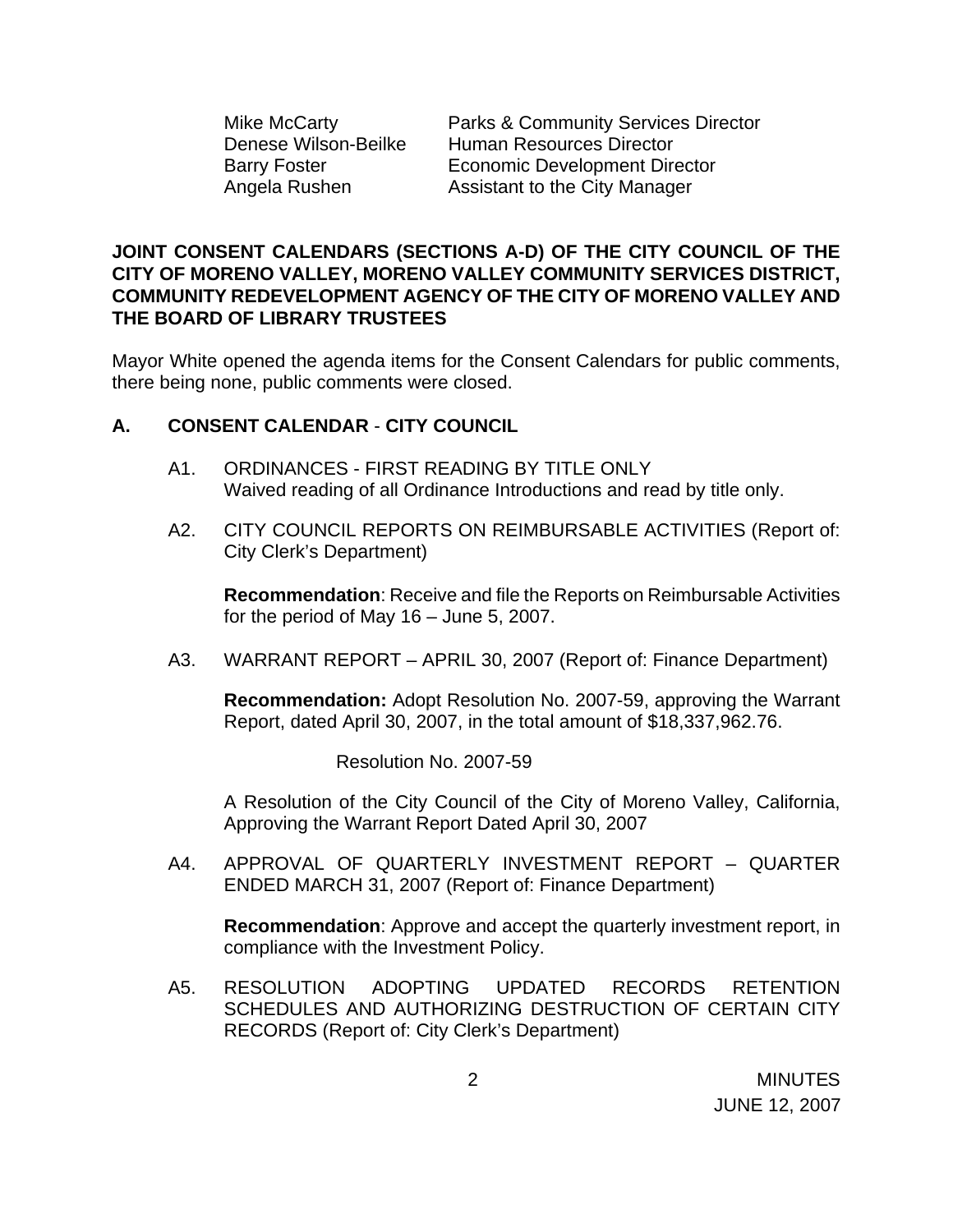**Recommendation**: Adopt Resolution No. 2007-60 Rescinding and Restating the Provisions of Resolution Nos. 2003-07 and 2003-86, Adopting Updated Records Retention Schedules; Authorizing Destruction of Certain City Records; and Rescinding all Prior Enactments which are in Conflict with this Resolution.

Resolution No. 2007-60

 A Resolution of the City Council of the City of Moreno Valley, California, Rescinding and Restating the Provisions of Resolution Nos. 2003-07 and 2003-86, Adopting Updated Records Retention Schedules; Authorizing Destruction of Certain City Records; and Rescinding all Prior Enactments which are in Conflict with this **Resolution** 

A6. STREET NAME PROPOSAL – ADOPT RESOLUTION NO. 2007-61, A RESOLUTION OF THE CITY COUNCIL OF THE CITY OF MORENO VALLEY, ASSIGNING MEMORIAL CIRCLE AS THE STREET NAME FOR THE ROAD ENCIRCLING THE MORENO VALLEY VETERANS MEMORIAL (Report of: Assistant to the City Manager)

**Recommendation**: Adopt Resolution No. 2007-61, assigning Memorial Circle as the street name for the road encircling the Moreno Valley Veterans Memorial.

Resolution No. 2007-61

 A Resolution of the City Council of the City of Moreno Valley, California, Assigning Memorial Circle as the Street Name for the Road Encircling the Moreno Valley Veterans Memorial

Resolution No. 2007-62

 A Resolution of the City Council of the City of Moreno Valley, California, Amending Resolution No. 2007-14, Supporting the Inclusion of the Remaining Portion of Moreno Valley Ranch Located West of Lasselle Street Within the Community Area Known as Rancho Belago

A8. REVIEW AND CONTINUE THE EMERGENCY ACTION REGARDING THE DESIGN AND CONSTRUCTION OF THE MORENO VALLEY UTILITIES (MVU) 115 KILOVOLT (Kv) SUBSTATION AND SWITCHYARD FACILITY (Report of: Public Works Department)

**Recommendation**: Review and continue the Emergency Action taken by the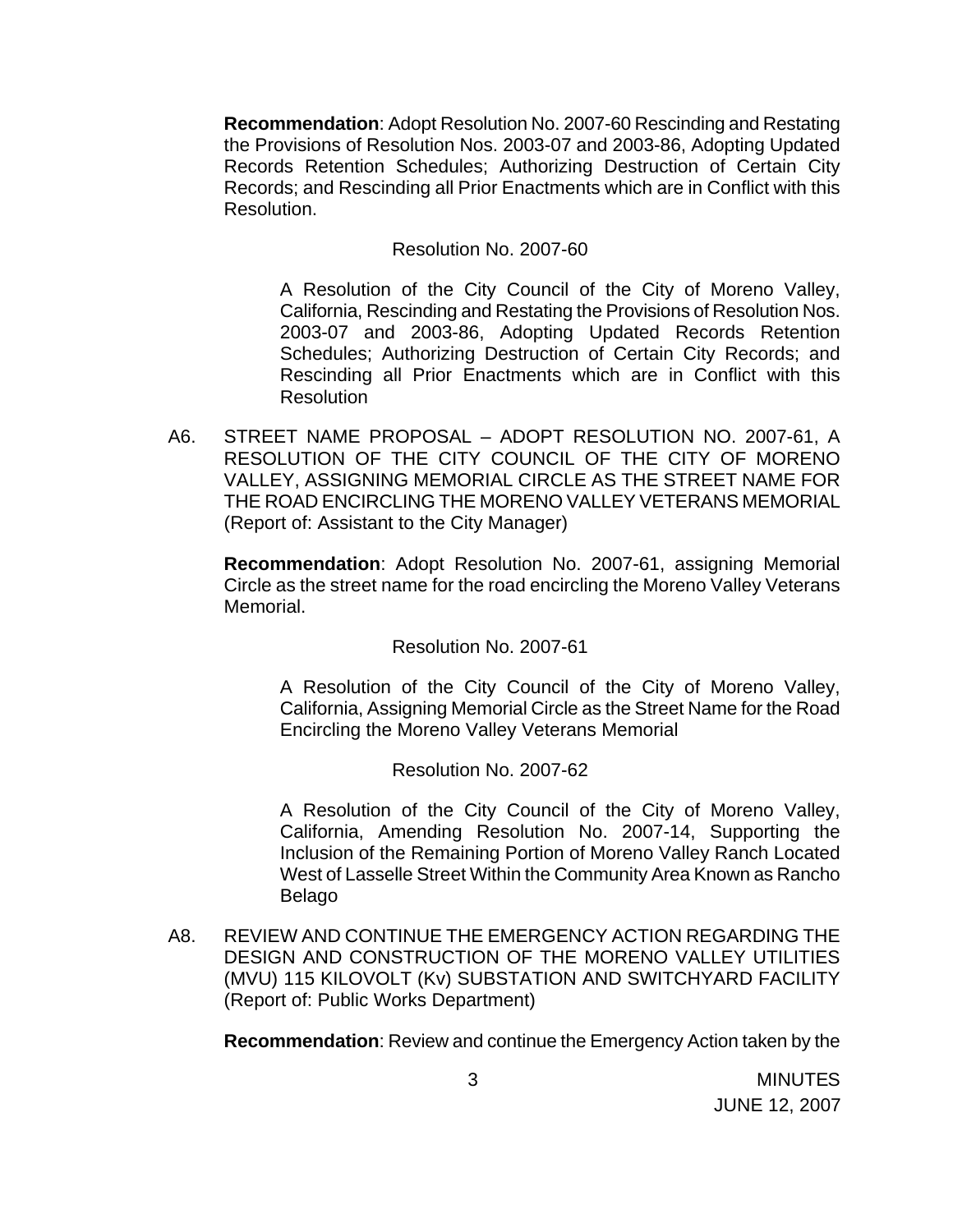Council during the September 26, 2006 Council Meeting under Resolution 2006-113 Making Findings of an Emergency and Authorizing the Execution of the Design-Build Agreement for the Moreno Valley Utilities Substation and Switchyard Project between the City of Moreno Valley, as Owner, and ABB, Inc., a Delaware Corporation, as Design-Builder in accordance with Public Contract Code Sections 20168, 22050, and Government Code Section 5956.

A9. APPROVE THE CITY OF MORENO VALLEY'S FISCAL YEAR 2008-2012 MEASURE "A" LOCAL STREETS AND ROADS CAPITAL IMPROVEMENT PLAN (Report of: Public Works Department)

### **Recommendation**:

- 1. Approve the City of Moreno Valley's Fiscal Year (FY) 2008-2012 Measure "A" Local Streets and Roads Capital Improvement Plan (CIP); and
- 2. Authorize the submittal of the City's FY 2008-2012 Measure "A" Local Streets and Roads CIP and the Maintenance of Effort (MOE) Certification Statement.
- A10. APPROVAL OF MEMORANDUM OF UNDERSTANDING (MOU) BETWEEN THE CITY OF MORENO VALLEY AND EASTERN MUNICIPAL WATER DISTRICT (EMWD) FOR PUBLIC IMPROVEMENTS, SUNNYMEAD BOULEVARD (Report of: Economic Development Department)

#### **Recommendation**:

- 1. Approve the Memorandum of Understanding (MOU) between the City of Moreno Valley and Eastern Municipal Water District (EMWD) for the Coordination of future Public Improvements along Sunnymead Boulevard; and
- 2. Authorize the City Manager to execute the Memorandum of Understanding (MOU) on behalf of the City, subject to the City Attorney's and the Public Works Director/City Engineer's prior approval of the MOU language.
- A11. AUTHORIZATION TO APPROVE FIRST AMENDMENT TO AGREEMENT FOR PROFESSIONAL CONSULTANT SERVICES WITH STK ARCHITECTURE, INC. AND AUTHORIZATION TO INCREASE PURCHASE ORDERS WITH VALI COOPER AND STK ARCHITECTURE, INC. FOR FIRE STATION #58 – PROJECT NO. 05-43472523 (Report of: Public Works Department)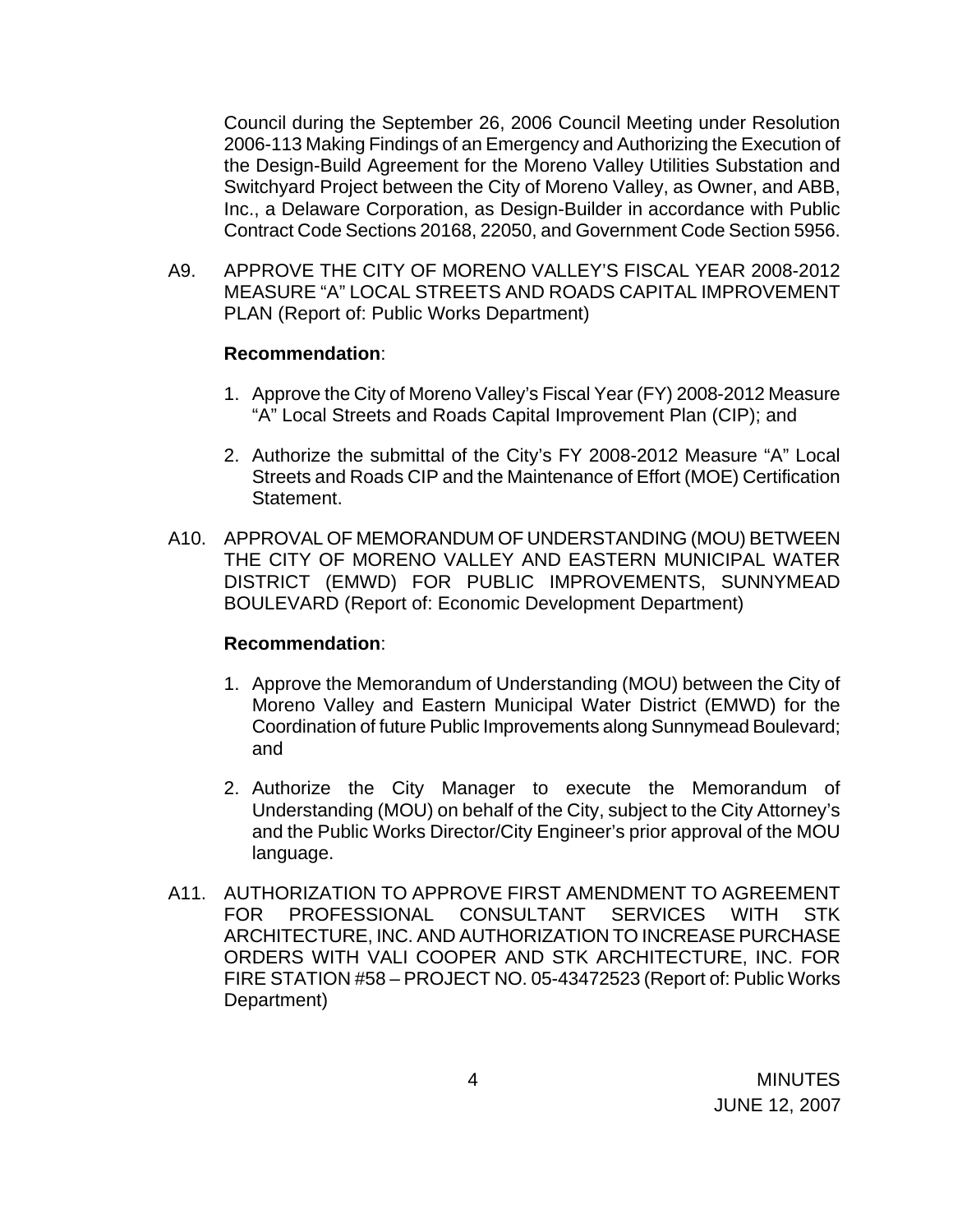### **Recommendation**:

- 1. Authorize an increase to the Purchase Order with Vali Cooper and Associates in the amount of \$71,874.00 (\$65,340.00 plus a 10% contingency) from Account No. 501.82025.7200;
- 2. Approve the "First Amendment to Agreement for Professional Consultant Services" with STK Architecture, Inc., 2575 South Jacinto Avenue, San Jacinto, California 92583-5318, for professional consultant services for Fire Station No. 58;
- 3. Authorize the City Manager to execute said "First Amendment to Agreement for Professional Consultant Services" with STK Architecture, Inc.;
- 4. Authorize an increase to the Purchase Order with STK Architecture, Inc., in the amount of \$100,860.02 (\$91,690.03 plus 10% contingency) when the Agreement has been signed by all parties (Account No. 434.72523.7200); and
- 5. Authorize the Public Works Director/City Engineer to execute any subsequent related minor amendments to the Agreement for Professional Consultant Services with STK Architecture, Inc., up to but not exceeding the Purchase Order contingency authorization in the amount of \$9,169.09, subject to approval of the City Attorney.
- A12. PA05-0042 COMMERCIAL ACCEPT THE IMPROVEMENT REFUND AGREEMENT DEVELOPMENT IMPACT FEES FOR ARTERIAL STREETS – DAY STREET SOUTH OF ALESSANDRO BOULEVARD AND NORTH OF GOLDENCREST DRIVE, DEVELOPER – CACTUS COMMERCE LLC, A DELAWARE LIMITED LIABILITY COMPANY, GARDENA, CA 90248 (Report of: Public Works Department)

# **Recommendation**:

- 1. Accept the Improvement Refund Agreement Development Impact Fees (DIF) for Arterial Streets for PA05-0042;
- 2. Authorize the Mayor to execute the Improvement Refund Agreement Development Impact Fees for PA05-0042; and
- 3. Authorize the Finance Director to process a refund to the Developer in the amount not to exceed \$449,259 from arterial streets development impact fees as the funds become available in accordance with City Resolution 2006-19.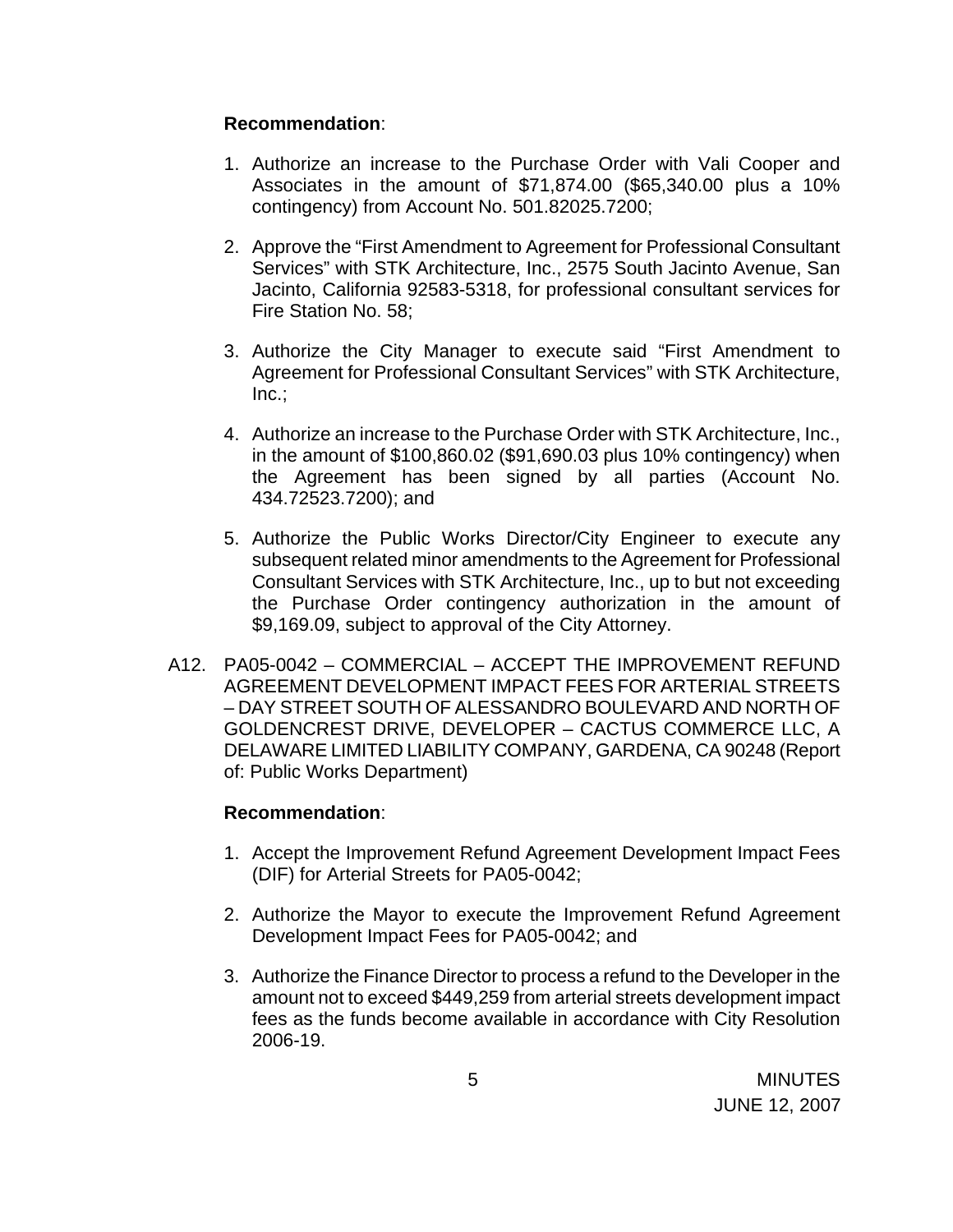A13. RATIFICATION OF GRANT APPLICATION SUBMITTALS FOR FISCAL YEAR 2007/2008 BICYCLE AND PEDESTRIAN FACILITIES PROGRAM, SENATE BILL 821 (Report of: Public Works Department)

**Recommendation**: Ratify the grant application submittals for the Fiscal Year (FY) 2007/2008 Bicycle and Pedestrian Facilities Program, Senate Bill 821.

A14. PARCEL MAP 27732 – TRAFFIC SIGNAL – ACCEPT AGREEMENT, AND BONDS FOR PUBLIC IMPROVEMENTS, CACTUS AVENUE AND COMMERCE CENTER DRIVE, SUBDIVIDER – MARCH COMMERCE CENTER, L.P., RIVERSIDE, CA 92507 (Report of: Public Works Department)

#### **Recommendation:**

- 1. Accept the Agreement and bond validation statement for public improvements;
- 2. Authorize the Mayor to execute the Agreement;
- 3. Direct the City Clerk to forward the signed Agreement to the County Recorder's Office for recordation; and
- 4. Authorize the City Engineer to execute any future time extension amendments to the agreement, subject to City Attorney approval, if the required public improvements are not completed within said timeframe.
- A15. TRACT MAP 29920 UTILITY ELECTRICAL INFRASTRUCTURE REDUCE FAITHFUL PERFORMANCE BOND AND ADOPT THE RESOLUTION AUTHORIZING ACCEPTANCE OF THE UTILITY ELECTRICAL INFRASTRUCTURE AS COMPLETE AND ACCEPTING THE UTILITY ELECTRICAL INFRASTRUCTURE INTO THE CITY'S MAINTAINED SYSTEM, DEVELOPER: CHT INVESTMENT, LLC, NEWPORT BEACH, CA 92660 (Report of: Public Works Department)

#### **Recommendation:**

1. Adopt Resolution No. 2007-63 authorizing the acceptance of the Utility Electrical Infrastructure for Tract Map 29920 Utility Electrical Infrastructure as complete and accepting the Utility Electrical Infrastructure into the City's maintained system;

### Resolution No. 2007-63

 6 MINUTES JUNE 12, 2007 A Resolution of the City Council of the City of Moreno Valley, California, Authorizing the Acceptance of the Electrical Utility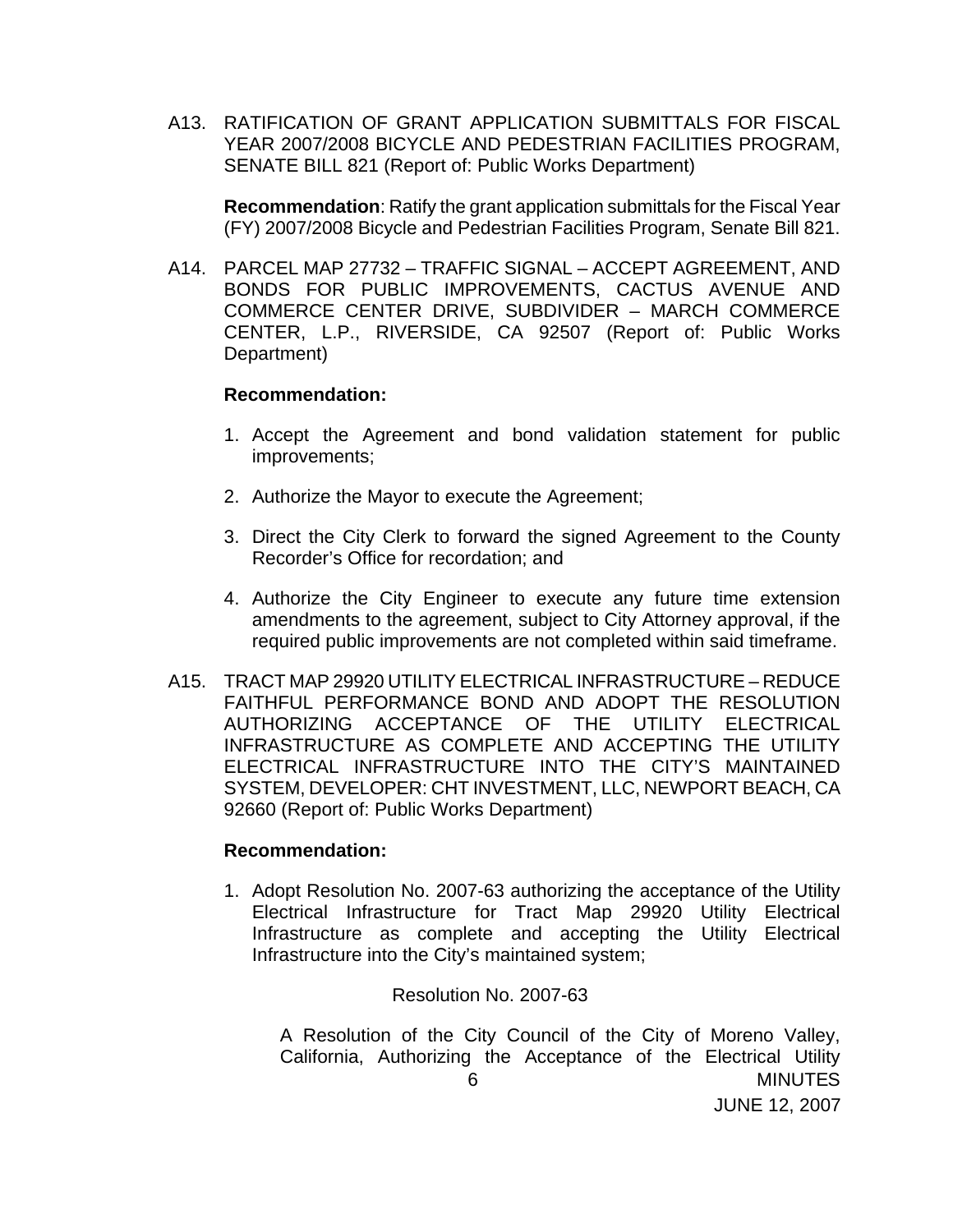Infrastructure as Complete Within Tract Map 29920, and Accepting the Electrical Utility Infrastructure into the City's Maintained System

- 2. Authorize the City Engineer to execute the 90% reduction to the Faithful Performance Bond, exonerate the Material and Labor Bond in 90 days if there are no stop notices or liens on file with the City Clerk, and exonerate the final 10% of the Faithful Performance Bond in one year when all clearances are received.
- A16. TRACT MAP 31213 SINGLE FAMILY RESIDENTIAL PROJECT AMENDMENT TO AGREEMENT FOR PUBLIC IMPROVEMENTS (TIME EXTENSION), NORTHWEST CORNER OF ALESSANDRO BOULEVARD AND MORRISON STREET, DEVELOPER: WESTERN PACIFIC HOUSING, INC., IRVINE, CA 92606 (Report of: Public Works Department)

#### **Recommendation**:

- 1. Authorize the Mayor to execute the Amendment to Agreement for Public Improvements for Tract Map 31213;
- 2. Instruct the City Clerk to forward the completed Amendment to Agreement for Public Improvements to the County Recorder's Office for recordation; and
- 3. Authorize the City Engineer to execute any future time extension amendments to the agreement, subject to City Attorney approval, if the required public improvements are not completed within said timeframe.
- A17. APPROVE TRACT 31618 SINGLE FAMILY RESIDENTIAL ACCEPT AGREEMENT AND BONDS FOR PUBLIC IMPROVEMENTS, SOUTHWEST CORNER OF MORENO BEACH DRIVE AND BAY AVENUE, SUBDIVIDER – DRAKE DEVELOPMENT, LLC, SAN MARCOS, CA 92078 (Report of: Public Works Department)

#### **Recommendation**:

- 1. Accept the Agreement and Bonds for Public Improvements;
- 2. Authorize the Mayor to execute the Agreement;
- 3. Direct the City Clerk to forward the signed Agreement to the County Recorder's Office for recordation; and
- 4. Authorize the City Engineer to execute any future time extension amendments to the agreement, subject to City Attorney approval, if the required public improvements are not completed within said timeframe.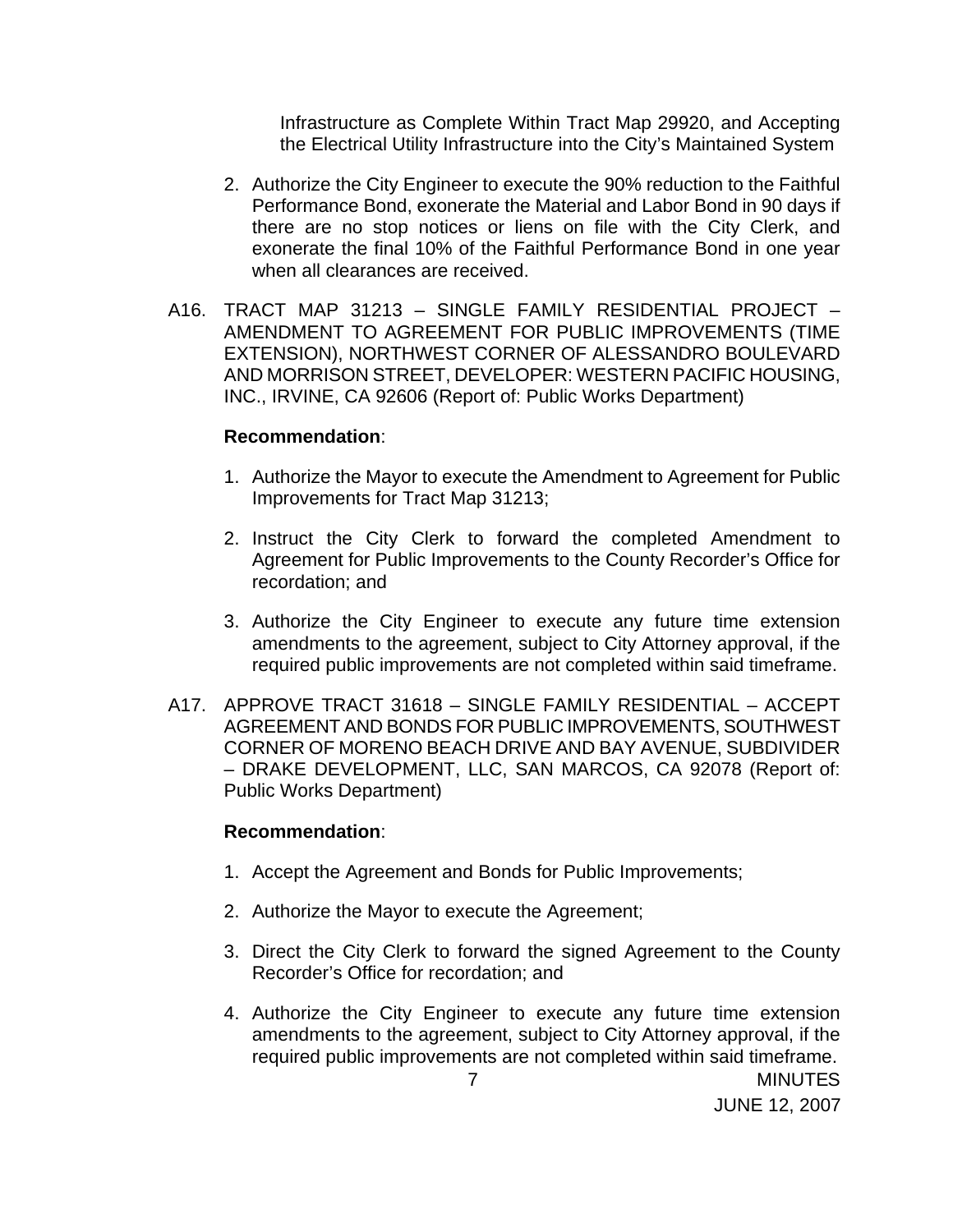A18. TRACT 32142 – CONDOMINIUM PROJECT – AMENDMENT TO AGREEMENT FOR PUBLIC IMPROVEMENTS (TIME EXTENSION), SOUTH OF IRIS AVENUE AND EAST OF LASSELLE STREET, DEVELOPER – EMPIRE LAND, LLC, ONTARIO, CA 91764 (Report of: Public Works Department)

#### **Recommendation**:

- 1. Authorize the Mayor to execute the Amendment to Agreement for Public Improvements for Tract 32142;
- 2. Instruct the City Clerk to forward the completed Amendment to Agreement for Public Improvements to the County Recorder's Office for recordation; and
- 3. Authorize the City Engineer to execute any future time extension amendments to the agreement, subject to City Attorney approval, if the required public improvements are not completed within said timeframe.
- A19. APPROVE TRACT 34299 CONDOMINIUM COMPLEX ACCEPT FINAL MAP, AGREEMENT, AND BONDS FOR PUBLIC IMPROVEMENTS, SOUTHWEST CORNER OF EUCALYPTUS AVENUE (WEST) AND EUCALYPTUS AVENUE (EAST), SUBDIVIDER – K. HOVNANIAN'S PARKSIDE AT TOWNGATE, LLC, IRVINE, CA 92612 (Report of: Public Works Department)

### **Recommendation:**

- 1. Approve Tract 34299, authorize the City Clerk to sign the map and transmit said map to the County Recorder's Office for recordation;
- 2. Accept the Agreement and Bonds for Public Improvements;
- 3. Authorize the Mayor to execute the Agreement;
- 4. Direct the City Clerk to forward the signed Agreement to the County Recorder's Office for recordation; and
- 5. Authorize the City Engineer to execute any future time extension amendments to the agreement, subject to City Attorney approval, if the required public improvements are not completed within said timeframe.
- 8 MINUTES JUNE 12, 2007 A20. AUTHORIZATION TO ISSUE PURCHASE ORDER TO SOUTHERN CALIFORNIA EDISON FOR RELOCATION OF UTILITIES ASSOCIATED WITH PIGEON PASS ROAD WIDENING (CLIMBING ROSE DR. TO NORTH CITY LIMITS), PROJECT NO. 06-41570324 (Report of: Public Works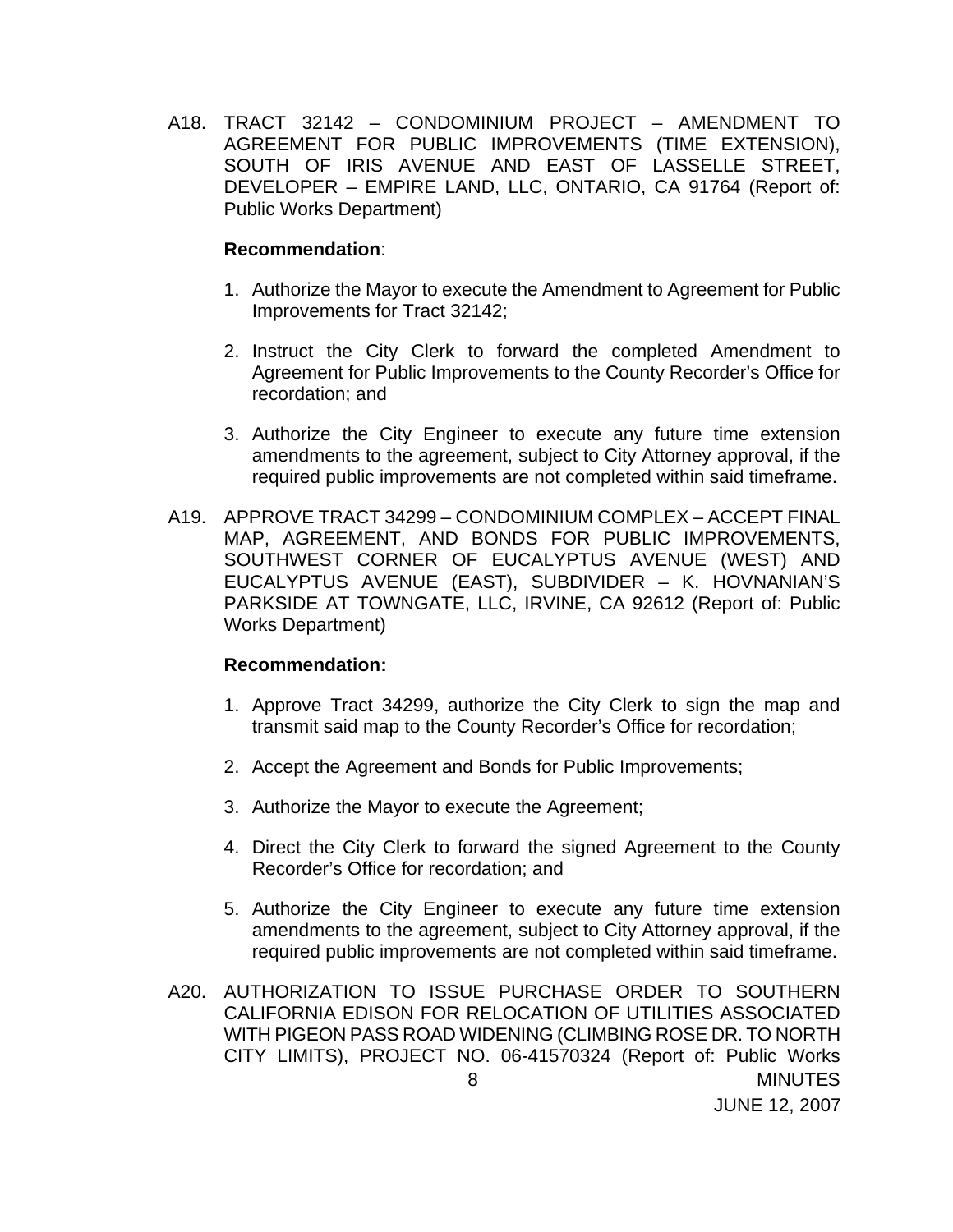Department)

### **Recommendation:**

- 1. Authorize the issuance of a Purchase Order to SCE in the amount of \$220,000.00 (\$200,000.00 plus 10% contingency) from Account No. 415.70324.7500;
- 2. Authorize payment to Southern California Edison (SCE) in an amount up to \$220,000.00 for the relocation of SCE facilities associated with the widening of Pigeon Pass Road from Climbing Rose Drive to North City Limits; and
- 3. Authorize Public Works Director/City Engineer to issue necessary change order(s) not to exceed the 10% contingency amount (\$20,000) of the purchase order.
- A21. ORDINANCE NO. 746, AN ORDINANCE OF THE CITY OF MORENO VALLEY, AMENDING TITLE 2 OF THE CITY OF MORENO VALLEY MUNICIPAL CODE, BY ADDING A NEW CHAPTER 2.26, CREATING AN ARTS COMMISSION (RECEIVED FIRST READING AND INTRODUCTION ON MAY 22, 2007 ON A 5-0 VOTE) (Report of: Parks and Community Services Department)

**Recommendation**: Adopt Ordinance No. 746.

 An Ordinance of the City of Moreno Valley, Amending Title 2 of the City of Moreno Valley Municipal Code, by Adding a New Chapter 2.26 Creating an Arts Commission

A22. PA02-0120 KITCHING STREET – REDUCE FAITHFUL PERFORMANCE BOND AND ADOPT THE RESOLUTION AUTHORIZING ACCEPTANCE OF THE PUBLIC IMPROVEMENTS AS COMPLETE AND ACCEPTING THE PORTIONS OF KITCHING STREET AND GLOBE STREET ASSOCIATED WITH THE PROJECT INTO THE CITY'S MAINTAINED STREET SYSTEM, DEVELOPER – INDUSTRIAL DEVELOPMENT INTERNATIONAL, INC. IRVINE, CA 92612 (Report of: Public Works Department)

# **Recommendation**:

1. Adopt Resolution No. 2007-64 authorizing the acceptance of the public improvements for PA02-0120 Kitching Street as complete and accepting the portions of Kitching Street and Globe Street associated with the project into the City's maintained street system;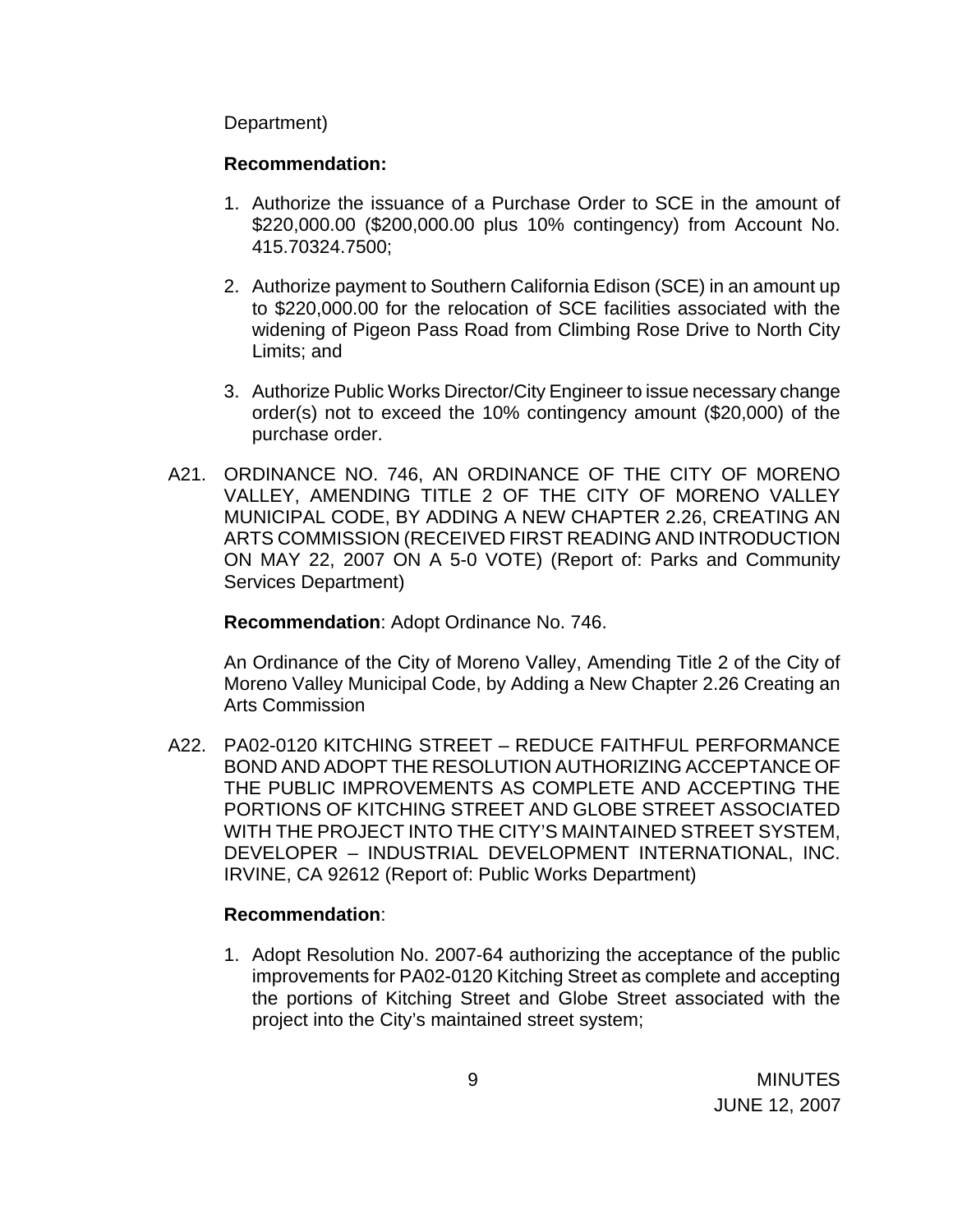#### Resolution No. 2007-64

 A Resolution of the City Council of the City of Moreno Valley, California, Authorizing the Acceptance of the Public Improvements as Complete Within PA02-0120 Kitching Street, and Accepting the Portions of Kitching Street and Globe Street Associated with the Project into the City's Maintained Street System

- 2. Authorize the City Engineer to execute the 90% reduction to the Faithful Performance Bond, exonerate the Material and Labor Bond in 90 days if there are no stop notices or liens on file with the City Clerk, and exonerate the final 10% of the Faithful Performance Bond in one year when all clearances are received.
- A23. THIRD AMENDMENT TO AGREEMENT FOR PROFESSIONAL CONSULTANT SERVICES FOR DESIGN OF PAVEMENT REHABILITATION FOR HEACOCK STREET AND FREDERICK STREET/PIGEON PASS ROAD, PROJECT NO. 06-12567425 (Report of: Public Works Department)

#### **Recommendation**:

- 1. Authorize the City Manager to execute the Third Amendment to Agreement for Professional Consultant Services with AEI-CASC Engineering;
- 2. Authorize an increase in the Purchase Order to AEI-CASC Engineering, Inc. in the amount of \$56,980 (\$51,800 proposed additional fees plus \$5,180 for a 10% contingency) when the Third Amendment to Agreement has been signed by all parties (Account No. 125.67425); and
- 3. Authorize the City Engineer to execute any subsequent related minor amendments to the Agreement for Professional Consultant Services with AEI-CASC Engineering, up to but not exceeding the Purchase Order contingency balance in the amount of \$5,180, subject to approval of City Attorney.
- A24. THIRD AMENDMENT TO AGREEMENT FOR PROFESSIONAL CONSULTANT SERVICES WITH VANDERHAWK CONSULTING FOR THE PAVEMENT MANAGEMENT PROGRAM UPDATE, PROJECT NO. 05- 12567121 (Report of: Public Works Department)

### **Recommendation**:

1. Approve the Third Amendment to Agreement for Professional Consultant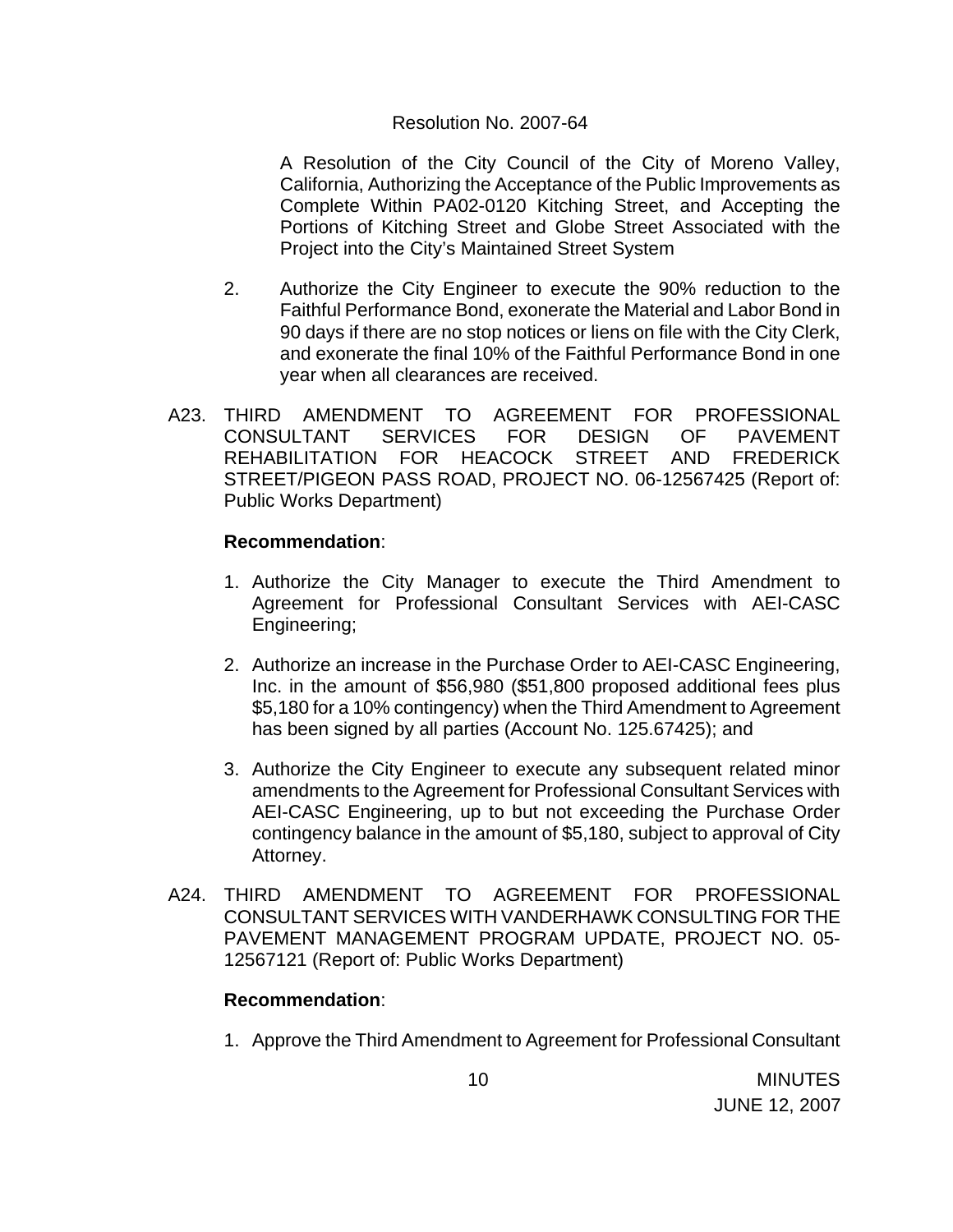Services with VanderHawk Consulting (VanderHawk), 7556 Gibraltar Street, Suite 202, Carlsbad, CA 92009 to provide Professional Consultant Services;

- 2. Authorize the City Manager to execute the Amendment to Agreement for Professional Consultant Services with VanderHawk;
- 3. Authorize the City Manager to increase the Purchase Order to VanderHawk for Phase I of the project by the amount of \$66,980, for a total contract not to exceed \$111,870, when the Third Amendment to Agreement for Professional Consultant Services has been signed by all parties (Account No. 125.67121); and
- 4. Authorize the City Manager to increase the Purchase Order to VanderHawk for Phase II of the project, pending City Council approval of the Fiscal Year 2007-2008 Operating Budget, by the amount of \$31,780, for a total contract not to exceed \$143,650 (Account No. 125.54150).
- A25. MINUTES SPECIAL MEETING OF MAY 15, 2007 (Report of: City Clerk's Department)

**Recommendation**: Approve as submitted.

A26. MINUTES – REGULAR MEETING OF MAY 22, 2007 (Report of: City Clerk's Department)

**Recommendation**: Approve as submitted.

A27. REQUEST AUTHORIZATION TO TERMINATE THE CONSTRUCTION CONTRACT FOR THE INDIAN STREET AND CACTUS AVENUE INTERSECTION AND STORM DRAIN IMPROVEMENTS, PROJECT NO. 03-12567123 (Report of: Public Works Department)

### **Recommendation**:

- 1. Authorize the Public Works Director/City Engineer to terminate the construction contract for the Indian Street and Cactus Avenue Intersection and Storm Drain Improvements with SCW Contracting Corporation (SCW), 2525 North Old Highway 395, Fallbrook, CA 92028, due to breach and abandonment of the contract; and
- 2. Authorize the City Clerk to advertise the project for construction bids.

### **Approved by a 4-0-1 vote to continue to a date uncertain. m/Stewart, s/Flickinger, Batey absent.**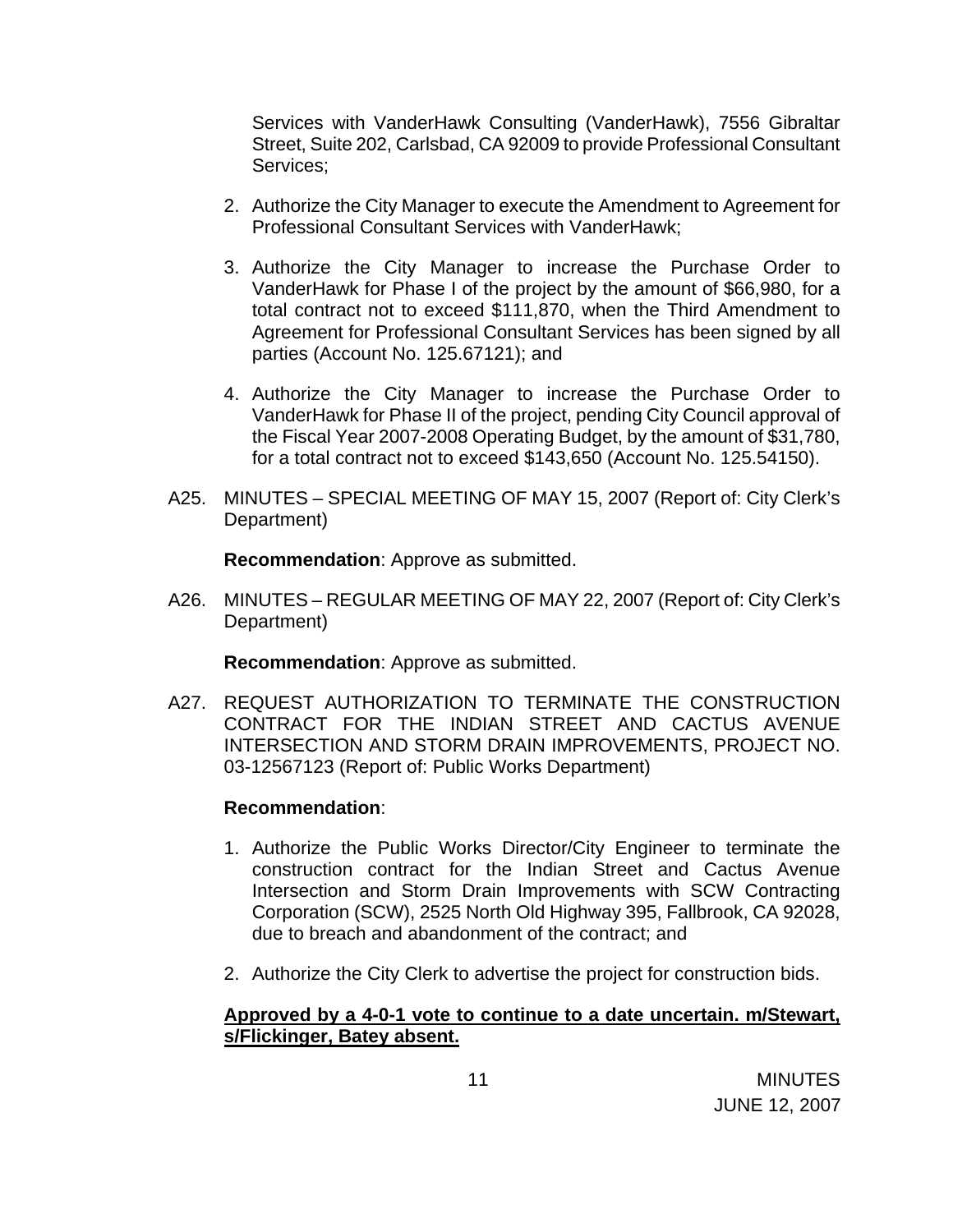A29. AUTHORIZATION TO AWARD THE CONSTRUCTION CONTRACT FOR PRECISE GRADING IMPROVEMENTS FOR THE MORENO VALLEY SUBSTATION AND SWITCH YARD, PROJECT NO. 06-60161026 (Report of: Public Works Department)

### **Recommendation**

- 1. Adopt the plans and specifications for the Precise Grading Improvements that are on file in the Office of the City Engineer;
- 2. Award the construction contract for the Precise Grading Improvements for the Moreno Valley Substation and Switch Yard to Road Builders, Inc. 38040 Borel Road, Murrieta, CA, the lowest responsible bidder;
- 3. Authorize the Mayor to execute a contract with Road Builders, Inc.;
- 4. Authorize the issuance of a Purchase Order to Road Builders, Inc. in the amount of \$382,718.00 (\$347,925.00 base bid amount plus 10% contingency) when the contract has been signed by all parties (Account No. 06-60161026.7200); and
- 5. Authorize the City Engineer to execute any subsequent change orders to the contract with Road Builders, Inc., up to but not to exceed the Purchase Order contingency authorized for the base bid amount of \$34,793.00.

# **B. CONSENT CALENDAR** - **COMMUNITY SERVICES DISTRICT**

- B1. ORDINANCES FIRST READING BY TITLE ONLY Waived reading of all Ordinance Introductions and read by title only.
- B2. MINUTES SPECIAL MEETING OF MAY 15, 2007 (Report of: City Clerk's Department)

**Recommendation**: Approve as submitted.

B3. MINUTES – REGULAR MEETING OF MAY 22, 2007 (Report of: City Clerk's Department)

**Recommendation**: Approve as submitted.

B4. AMENDMENT TO AGREEMENT – PROJECT NO. D-SG1-W/05 – MAINTENANCE OF PARKWAY LANDSCAPING AND IRRIGATION (Report of: Public Works Department)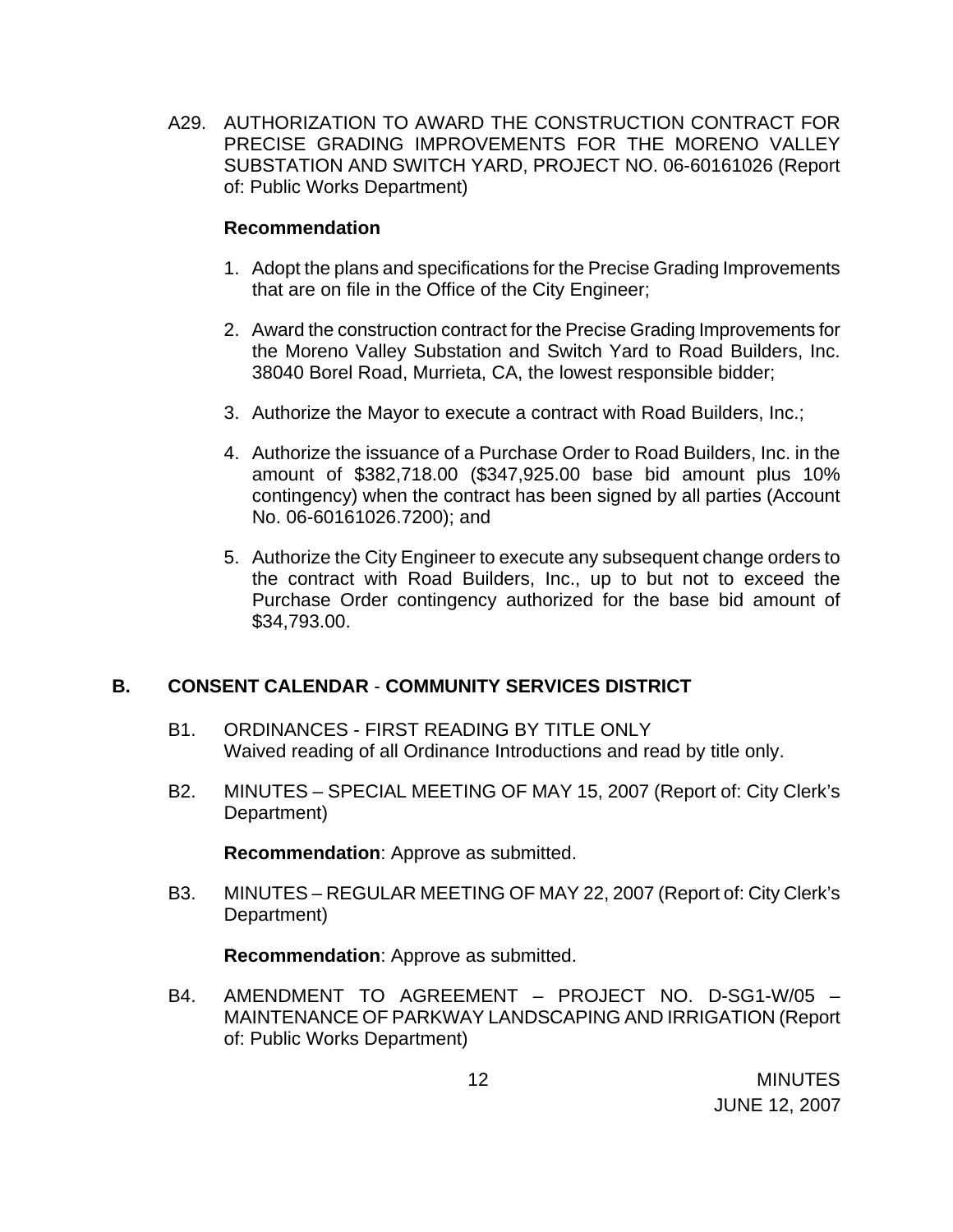### **Recommendation:**

- 1. Approve the Amendment to Agreement for MVCSD Project D-SG1-W/05 to extend the term of the agreement for an additional one-year period;
- 2. Authorize the President of the MVCSD Board to execute said Amendment with Charles T. Andrews, dba CTAI Pacific Greenscape, Inc., of Murrieta, California; and
- 3. Authorize the Purchasing Division Manager, at the start of Fiscal Year 2007/08 to issue open purchase orders to CTAI Pacific Greenscape, Inc., in the amounts of:

 a.) One Hundred Two Thousand Four Hundred Eleven Dollars and 22/100 (\$102,411.22) for twelve months of Base Maintenance Services; and

 b.) Ten Thousand One Hundred Dollars and 00/100 (\$10,100.00) for anticipated Additional Work per Section 3., paragraph d. of the Agreement.

B5. NOTICE OF COMPLETION AND ACCEPTANCE OF THE AQUEDUCT BIKE TRAIL AND LANDSCAPING IMPROVEMENTS FROM JOHN F. KENNEDY DRIVE TO PAN AM BOULEVARD, PROJECT NOS. 02-46165321 AND 98- 92492 (Report of: Public Works Department)

# **Recommendation**:

- 1. Ratify Contract Change Order Nos. 1, 2, 3, 4, 5 and 6 (Final) for the Aqueduct Bike Trail Project (Project Nos. 02-46165321 and 98-92492);
- 2. Accept the work as complete for the Aqueduct Bike Trail Project constructed by Pacific Hydrotech Corporation (Pacific Hydrotech), 314 E. 3<sup>rd</sup> Street, Perris, California 92570;
- 3. Direct the City Clerk to record the Notice of Completion within ten (10) calendar days at the office of the County Recorder of Riverside County, as required by Section 3093 of the California Civil Code;
- 4. Authorize the Director of Finance to release the retention to Pacific Hydrotech Corporation thirty-five (35) calendar days after the date of recordation of the Notice of Completion, if no claims are filed against the project; and
- 5. Accept the improvements into the City's maintained park system.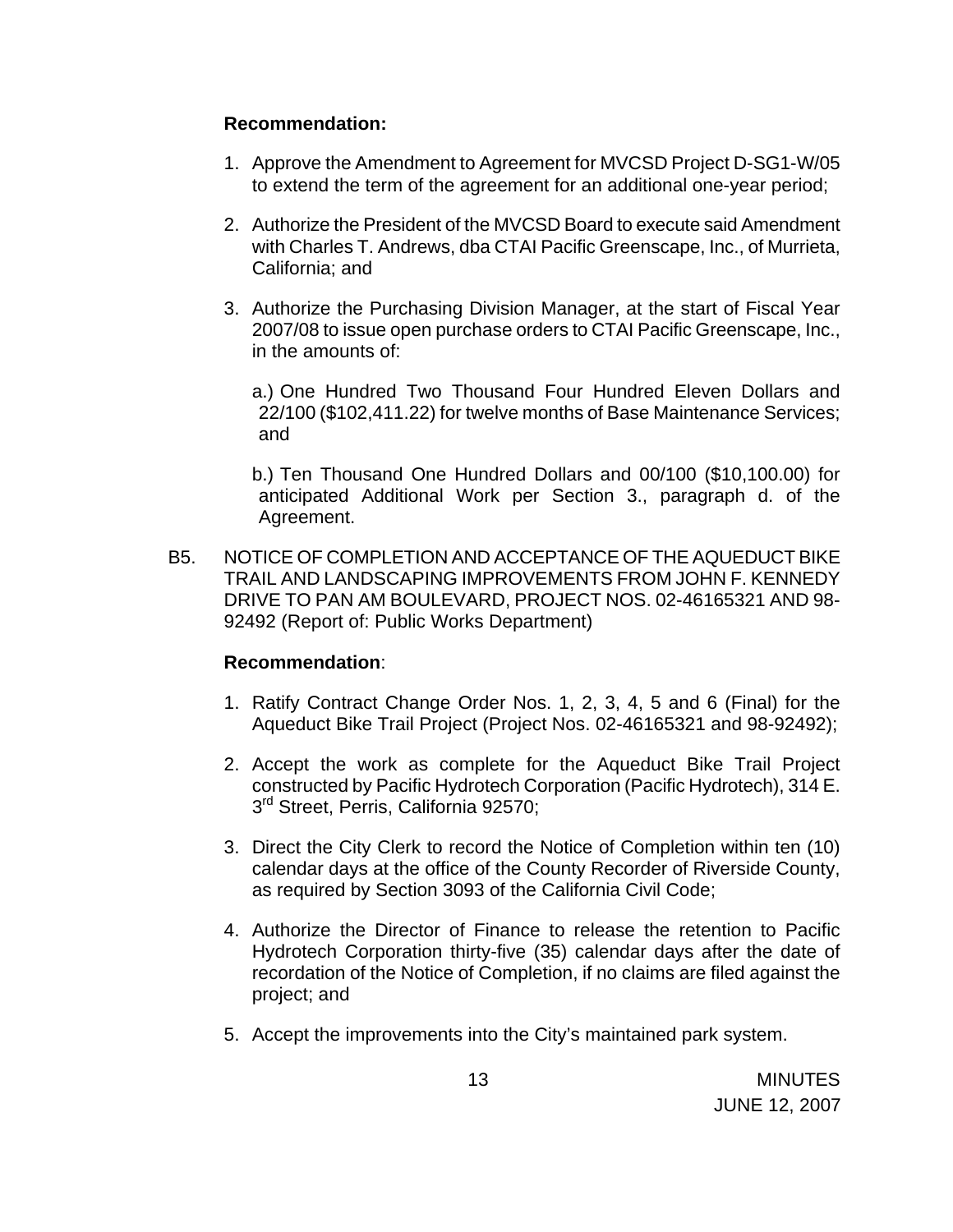B6. AUTHORIZATION TO AWARD CONSTRUCTION CONTRACT AND PURCHASE OF EQUIPMENT FOR MORENO VALLEY COMMUNITY PARK SOCCER FIELD IMPROVEMENTS, PROJECT NO. 06-46165325 (Report of: Public Works Department)

### **Recommendation**:

- 1. Adopt plans and specifications for Moreno Valley Community Park Soccer Field Renovation Site Improvements, Project No. 06-46165325;
- 2. Approve the modified project budget and funding plan for the Community Park Soccer Field Renovation project;
- 3. Award the construction contract for Moreno Valley Community Park Soccer Field Renovation Site Improvements, Project No. 06-46165325 to Los Angeles Engineering, Inc., the lowest responsible bidder;
- 4. Authorize the City Manager to execute a contract agreement with Los Angeles Engineering, Inc.; and
- 5. Authorize the issuance of a Purchase Order for Los Angeles Engineering, Inc., in the amount of \$4,577,373 (the bid amount plus 10% contingency) for Moreno Valley Community Park Soccer Field Renovation Site Improvements, Project No. 06-46165325 (Account No. 461.65325).
- 6. Authorize the Public Works Director/City Engineer to execute any subsequent related minor change orders to the contract with Los Angeles Engineering, Inc. up to, but not exceeding, the contingency amount of \$416,125, subject to the approval of the City Attorney.
- 7. Authorize the Parks and Community Services Director to initiate purchase orders for the direct purchase of the project's new sports field lighting, security lighting, irrigation pump, and synthetic turf grooming equipment for the total not to exceed amount of \$500,400, subject to the approval of the City Manager and City Attorney (Account No. 461.65325).
- B7. AUTHORIZATION TO CLOSE PUBLIC STREETS FOR THE INDEPENDENCE DAY FESTIVITIES ON WEDNESDAY, JULY 4, 2007 (Parks and Community Services)

### **Recommendation**:

1. Authorize the closure of the following streets between the hours of 7:00 a.m. and 12:00 noon for the purpose of conducting the Fourth of July Parade scheduled to take place on July 4, 2007.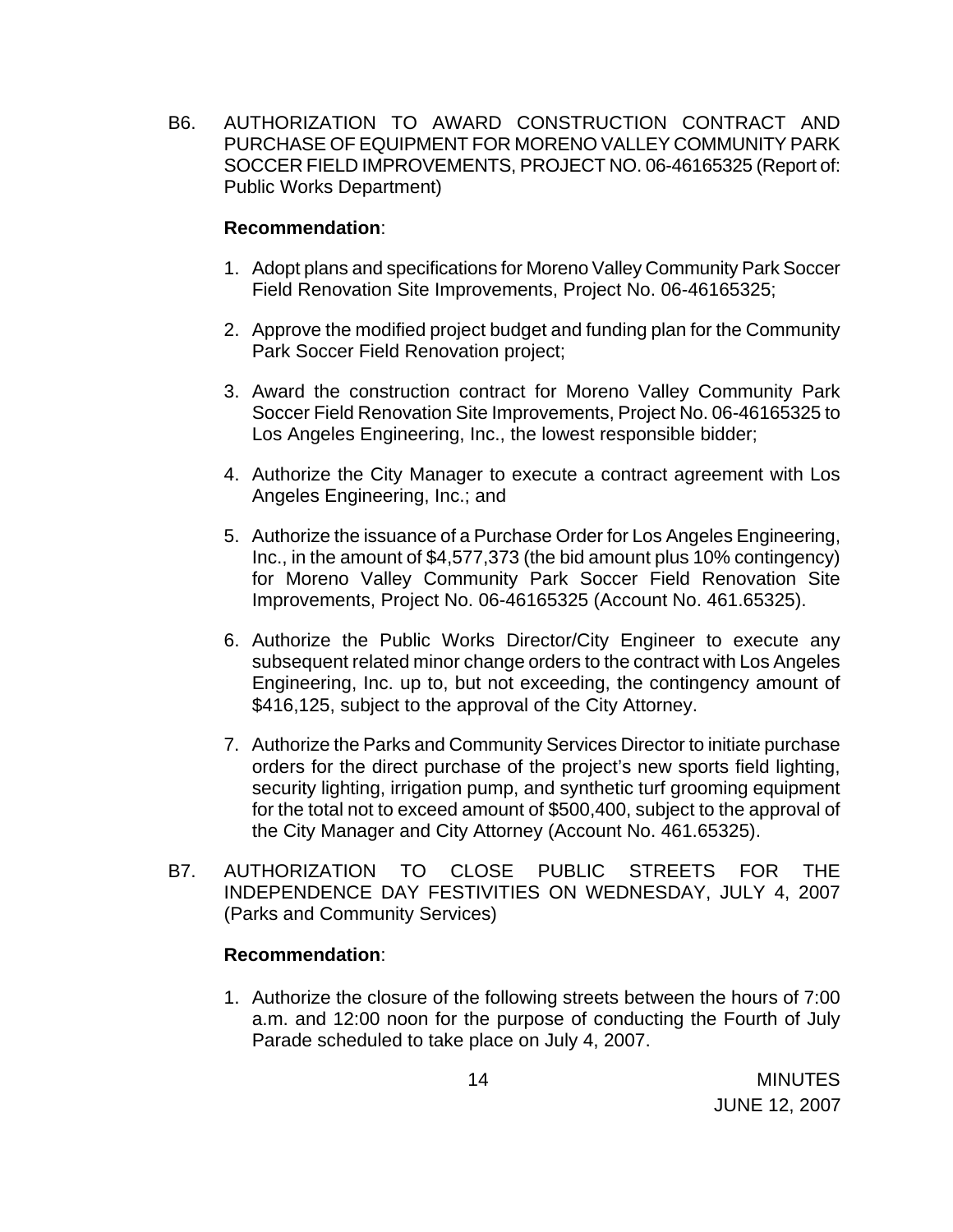- a. TownGate Boulevard between Frederick Street, Eucalyptus Avenue and Memorial Way;
- b. Frederick Street between Centerpointe Drive and Cactus Avenue;
- c. Cottonwood Avenue between Pan Am Boulevard and Dunhill Drive;
- d. Eucalyptus Avenue between Pan Am Boulevard and Kochi Drive;
- e. Dracaea Avenue between Pan Am Boulevard and Kochi Drive;
- f. Atlantic Circle east of Frederick Street;
- g. Brabham Street between Frederick Street and Andretti Street;
- h. TownGate Boulevard between Frederick Street and Heritage Way;
- i. Bay Avenue between Kristina Court and Courage Street;
- j. Alessandro Boulevard between Chagall Court and Elsworth Street;
- k. Resource Way between Frederick Street and Corporate Way;
- l. Corporate Way between Calle San Juan de Los Lagos and Resource Way;
- m. Calle San Juan de Los Lagos between Frederick Street and Veterans Way;
- n. Veterans Way between Cactus Avenue and Alessandro Boulevard;
- o. New Hope between Veterans Way and Elsworth; and
- p. Heritage Way between TownGate Boulevard and Town Circle.
- 2. Authorize the closure of the following streets to through traffic, to remain open only to residents, between the hours of 11:00 a.m. and 9:00 p.m. for the purpose of conducting the Fourth of July Festival and Fireworks Program scheduled to take place on July 4, 2007.
	- a. Petaluma Avenue between Napa Valley and Morrison Street;
	- b. Napa Valley between Dracaea Avenue and Petaluma Avenue;
	- c. Lakeport Drive at Cottonwood Avenue;
	- d. Burney Pass Drive between Cottonwood Avenue and Dracaea Avenue;
	- e. Rockport Drive between Yuba Pass Road and Morrison Street;
	- f. Dracaea Avenue between Morrison Street and Nason Street;
	- g. Letterman Street at Cottonwood Avenue;
	- h. Athletics Drive at Cottonwood Avenue; and
	- i. Mascot Lane at Dracaea Avenue.

The streets closed to through traffic are to prevent overflow parking from the fireworks program into residential areas. Also, for a short period and immediately following the fireworks display, staff recommends that the City Council authorize one-way traffic on various streets in the vicinity of Morrison Park as directed by the Moreno Valley Police Department.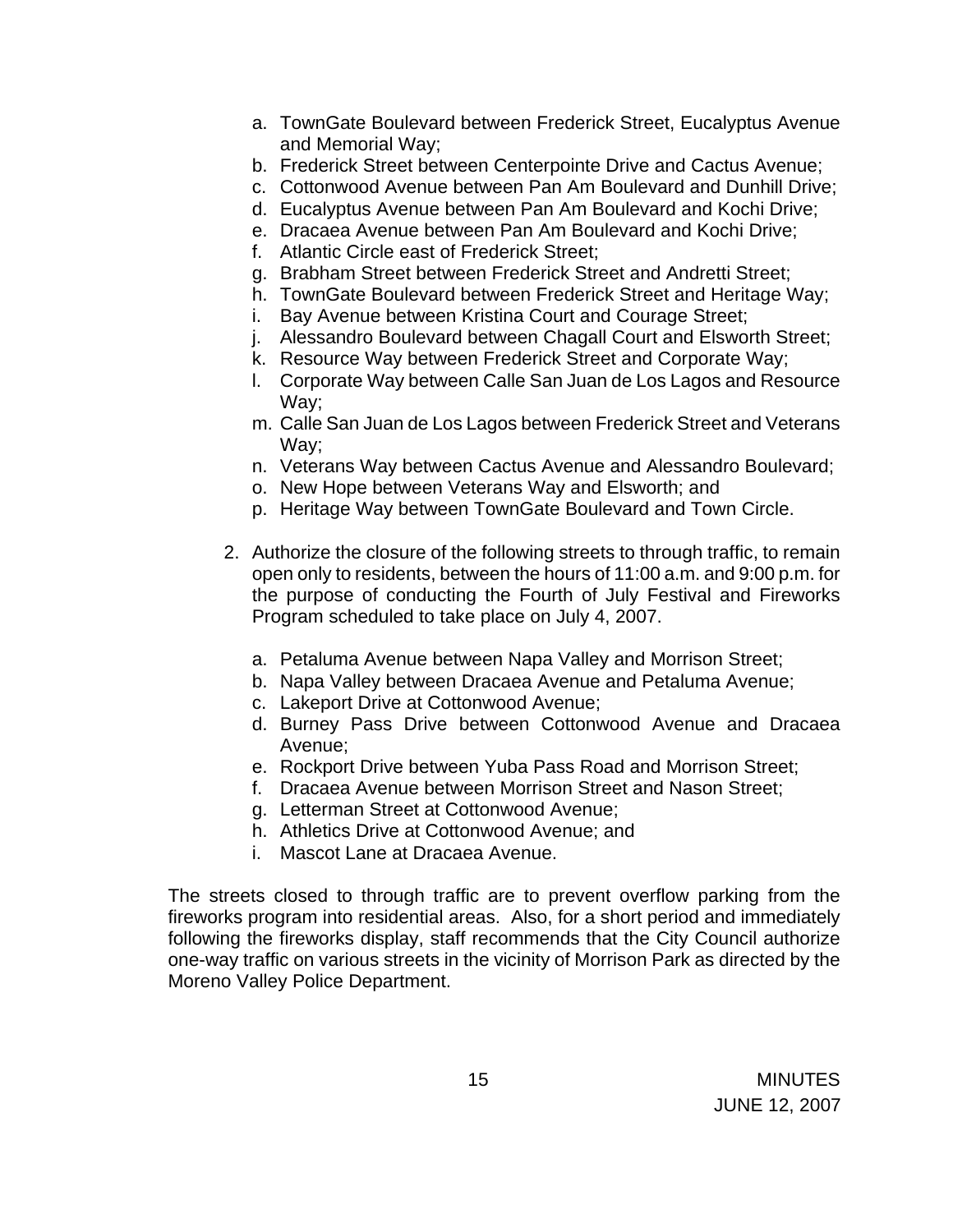### **C. CONSENT CALENDAR** - **COMMUNITY REDEVELOPMENT AGENCY**

- C1. ORDINANCES FIRST READING BY TITLE ONLY Waived reading of all Ordinance Introductions and read by title only.
- C2. MINUTES SPECIAL MEETING OF MAY 15, 2007 (Report of: City Clerk's Department)

**Recommendation**: Approve as submitted.

C3. MINUTES – REGULAR MEETING OF MAY 22, 2007 (Report of: City Clerk's Department)

**Recommendation**: Approve as submitted.

# **D. CONSENT CALENDAR** - **BOARD OF LIBRARY TRUSTEES**

- D1. ORDINANCES FIRST READING BY TITLE ONLY Waived reading of all Ordinance Introductions and read by title only.
- D2. MINUTES SPECIAL MEETING OF MAY 15, 2007 (Report of: City Clerk's Department)

**Recommendation**: Approve as submitted.

D3. MINUTES – REGULAR MEETING OF MAY 22, 2007 (Report of: City Clerk's Department)

**Recommendation**: Approve as submitted.

**Joint Consent Calendar Items A2 - D3 approved by a 4-0-1 vote with the exception of Item A27 which was continued to a date uncertain, and Items A7 & A28 which were removed for separate action. m/Flickinger, s/Stewart, Batey absent.**

# **E. PUBLIC HEARINGS**

E1. PUBLIC HEARING REGARDING MAIL BALLOT PROCEEDINGS FOR TENTATIVE TRACT 34299 – BALLOTED ITEM: NATIONAL POLLUTANT DISCHARGE ELIMINATION SYSTEM (NPDES); TENTATIVE TRACT 32978 – BALLOTED ITEMS: NPDES AND COMMUNITY SERVICES DISTRICT (CSD) ZONE B; AND MORENO MARKETPLACE – BALLOTED ITEMS: NPDES AND CSD ZONE M (Report of: Public Works Department)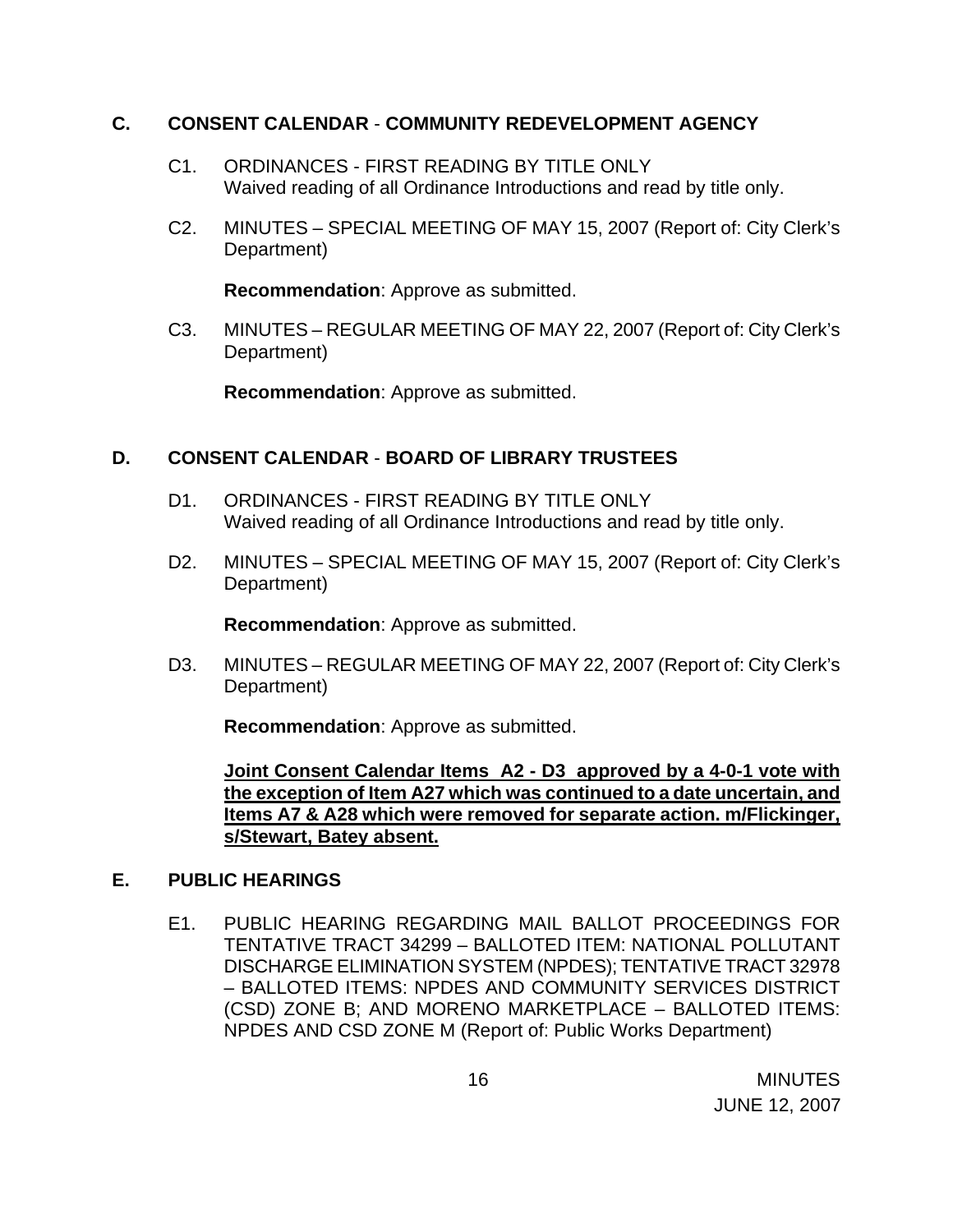### **Recommendation:**

1. That the Mayor and Members of the City Council, after conducting the public hearing:

Mayor White opened the public testimony portion of the public hearing; there being none, public testimony was closed.

 a) Tabulate the National Pollutant Discharge Elimination System (NPDES) mail ballots for Tentative Tracts 34299 and 32978 and Moreno Marketplace – Assessor Parcel Numbers (APNs) 486-250-008 and 486-250-017;

### **Approved by a 4-0-1 vote. m/Flickinger, s/West, Batey absent.**

The City Clerk announced the results as follows:

 Tentative Tract 34299 (NPDES residential) – "Yes" Tentative Tract 32978 (NPDES residential) – "Yes" Moreno Marketplace (NPDES commercial/industrial) – "Yes"

- b) Verify and accept the results of the mail ballot proceedings as identified on the Official Tally Sheet and APN listing;
- c) Receive and file with the City Clerk's Office the accepted Official Tally Sheet and APN listing; and
- d) If approved, authorize and impose the NPDES maximum residential regulatory rate to Tentative Tracts 34299 and 32978 and the NPDES maximum commercial/industrial regulatory rate to Moreno Marketplace – APNs 486-250-008 and 486-250-017.

### **Approved by a 4-0-1 vote. m/Flickinger, s/West, Batey absent.**

2. That the President and Members of the Board of Directors of the Moreno Valley CSD, after conducting the public hearing:

President White opened the public testimony portion of the public hearing; there being none, public testimony was closed.

a) Tabulate the CSD mail ballots for Tentative Tracts 34299 and 32978;

# **Approved by a 4-0-1 vote. m/Flickinger, s/West, Batey absent.**

The Secretary announced the results as follows: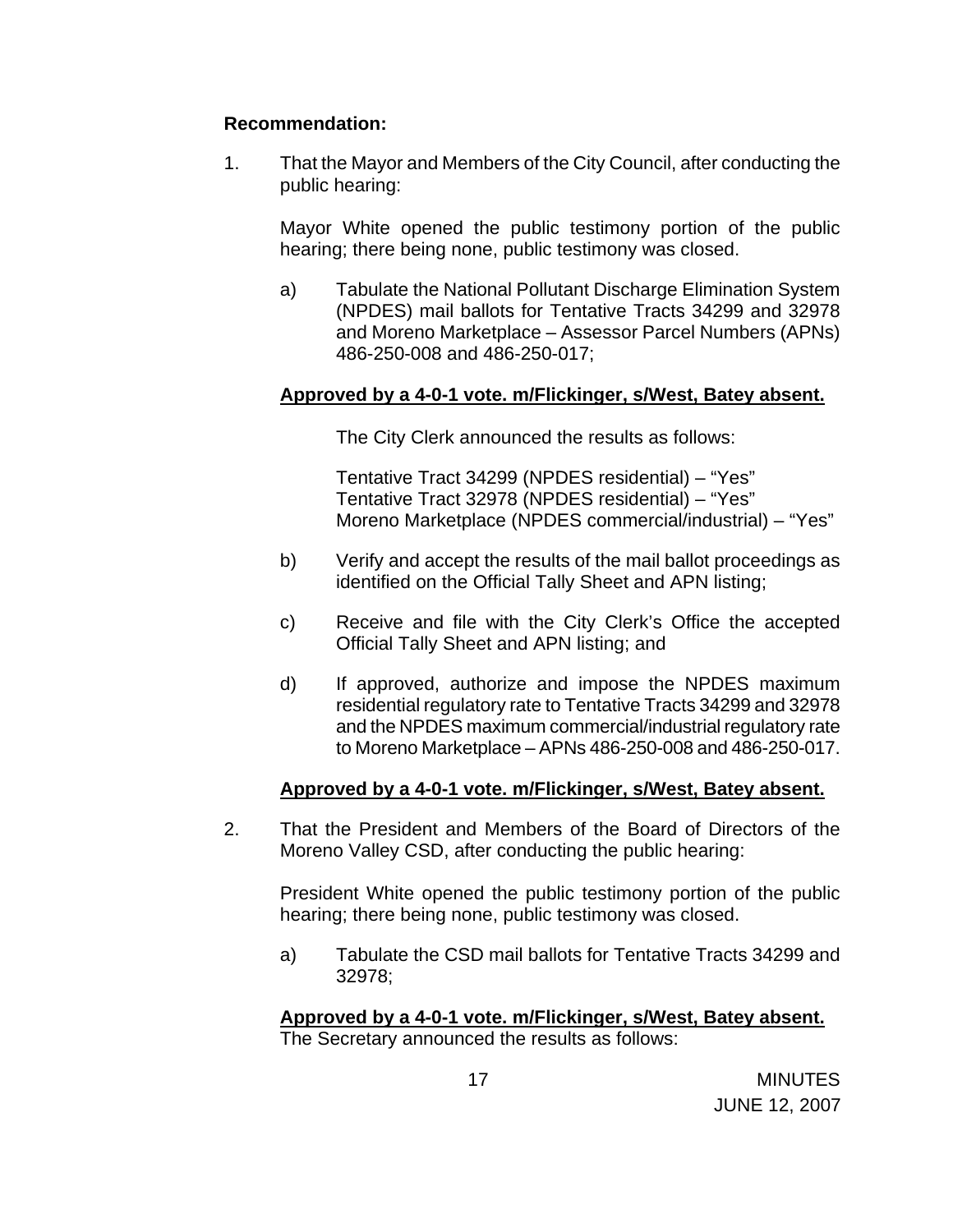Tentative Tract 32978 (CSD Zone B) – "Yes" Moreno Marketplace (CSD Zone M) – "Yes"

- b) Verify and accept the results of the mail ballot proceedings as identified on the Official Tally Sheet and APN listing;
- c) Receive and file with the City Clerk's Office the accepted Official Tally Sheet and APN listing; and
- d) If approved, authorize and impose the CSD Zone B parcel charge to Tentative Tract 32978 and CSD Zone M parcel charge to Moreno Marketplace – APNs 486-250-008 and 486- 250-017.

### **Approved by a 4-0-1 vote. m/Flickinger, s/West, Batey absent.**

E2. PUBLIC HEARING REGARDING THE NATIONAL POLLUTANT DISCHARGE ELIMINATION SYSTEM (NPDES) REGULATORY RATE SCHEDULE FOR NEW RESIDENTIAL AND COMMON INTEREST, COMMERCIAL, INDUSTRIAL AND QUASI-PUBLIC USE DEVELOPMENT PROPOSED FISCAL YEAR (FY) 2007/2008 ANNUAL RATES (Report of: Public Works Department)

### **Recommendation**:

1. Conduct a Public Hearing to consider all objections or protests of the "NPDES Regulatory Rate Schedule for New Residential and Common Interest, Commercial, Industrial and Quasi-Public Use Development"; and

Mayor White opened the public testimony portion of the public hearing; there being none, public testimony was closed.

2. Adopt "Resolution No. 2007-65, a Resolution of the City of Moreno Valley, California, Authorizing and Approving the Levy of the National Pollutant Discharge Elimination System (NPDES) Regulatory Rate for New Residential and Common Interest, Commercial, Industrial and Quasi-Public Use Development on the County of Riverside Property Tax Roll"

Resolution No. 2007-65

 A Resolution of the City of Moreno Valley, California, Authorizing and Approving the Levy of the National Pollutant Discharge Elimination System (NPDES) Regulatory Rate for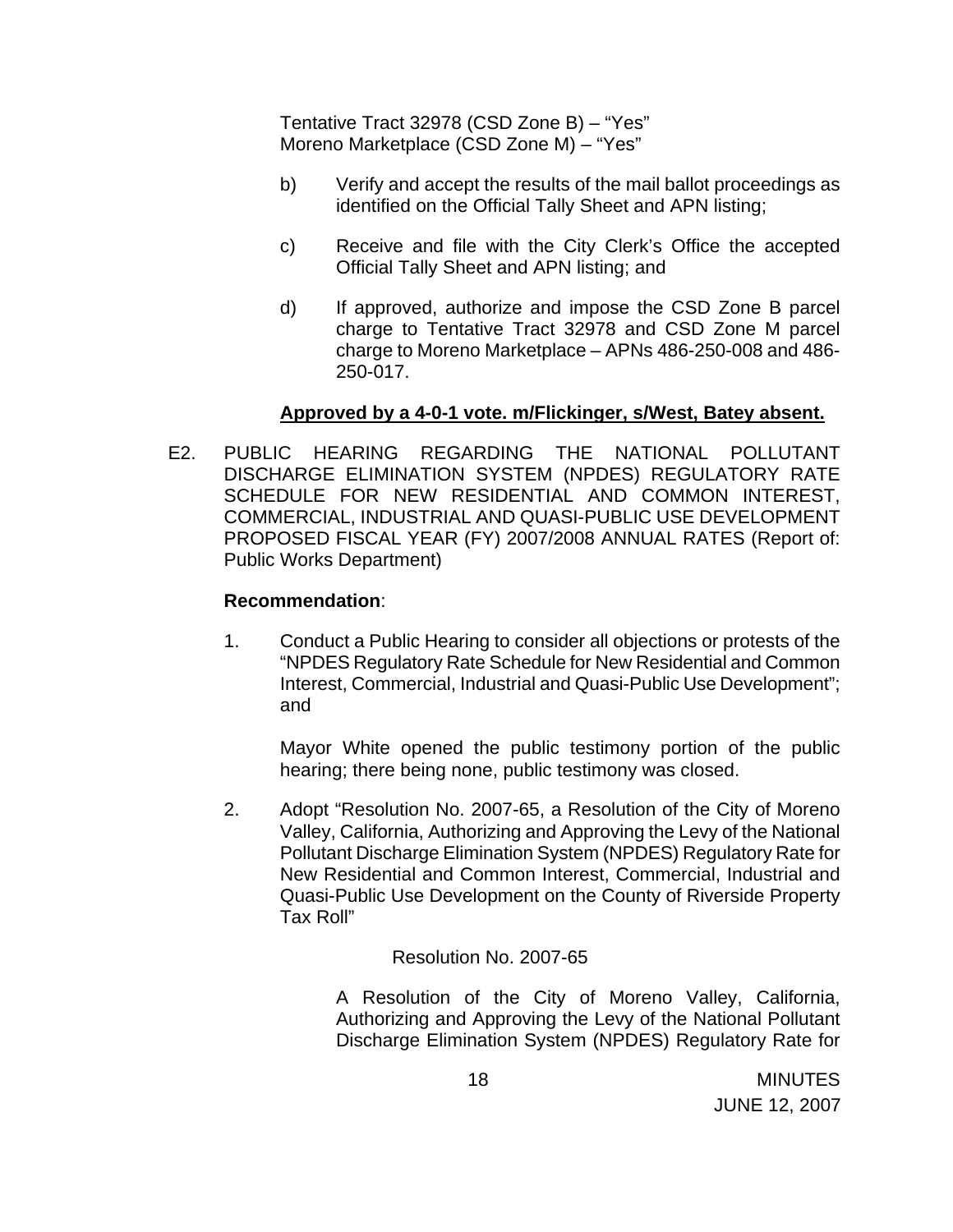New Residential and Common Interest, Commercial, Industrial and Quasi-Public Use Development on the County of Riverside Property Tax Roll

### **Approved by a 4-0-1 vote. m/Flickinger, s/Stewart, Batey absent.**

E3. PROPOSED RESOLUTION OF NECESSITY TO MAKE FINDINGS AND DETERMINATIONS AND TO AUTHORIZE EMINENT DOMAIN PROCEEDINGS TO ACQUIRE NECESSARY RIGHT-OF-WAY FOR THE WIDENING OF PIGEON PASS ROAD BETWEEN CLIMBING ROSE DRIVE AND THE NORTHERN CITY LIMITS (HIDDEN SPRINGS DRIVE) PROJECT NO. 06-41570324 (Report of: Public Works Department)

### **Recommendation**:

1. Conduct hearing, allowing the property owners who have requested the right to appear and be heard. Close the hearing;

 Mayor White opened the public testimony portion of the public hearing. Public testimony was received from Holly Vidal (representing St. Patrick Catholic Church) and Andrew Botts.

2. Approve and adopt the Planning Division's finding that the project is consistent with the General Plan;

# **Approved by a 4-0-1 vote. m/White, s/West, Batey absent.**

3. Approve and adopt the Planning Division's findings that the project, including each proposed easement acquisition and the adoption of the Resolution of Necessity, is within the scope of the Mitigated Negative Declaration adopted by the City Council on October 10, 2006 and that no further environmental review is required under CEQA and therefore, further environmental documents are not required;

# **Approved by a 4-0-1 vote. m/White, s/West, Batey absent.**

4. Find that the proposed Factual Summary to Support Findings required in the Resolution, attached to the staff's agenda report, is true and correct, as to the proposed Resolution of Necessity;

# **Approved by a 4-0-1 vote. m/White, s/West, Batey absent.**

5. Find and determine that each of the statements, findings and facts in the proposed Resolution of Necessity is true and correct;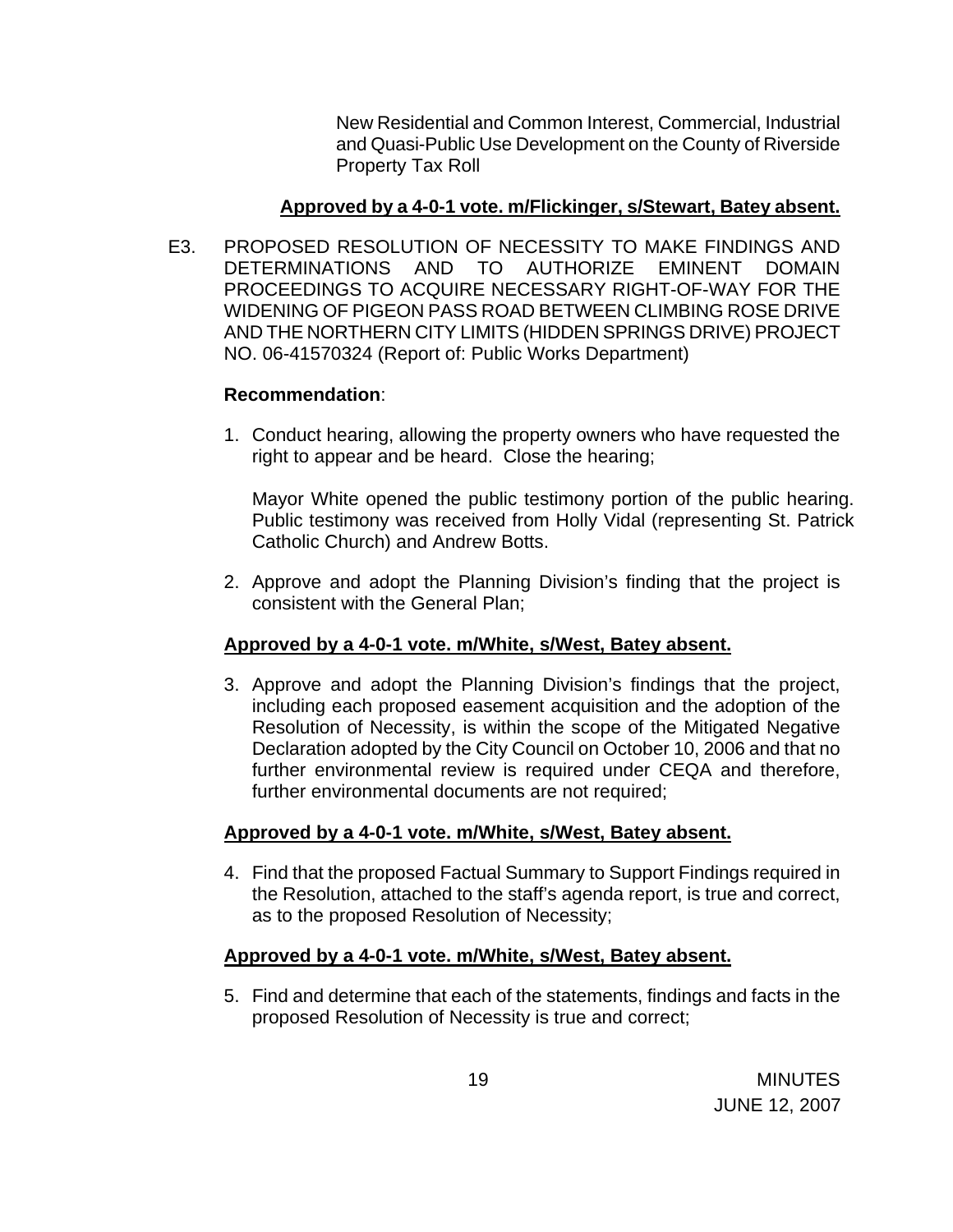# **Approved by a 4-0-1 vote. m/White, s/West, Batey absent.**

6. Adopt the Resolution of Necessity No. 2007-66, authorizing eminent domain proceedings;

# Resolution No. 2007-66

 A Resolution of the City Council of the City of Moreno Valley, California, Finding and Determining that the Public Interest and Necessity Require the Acquisition of Property for Public Street and Highway Purposes Including Related Improvements and Facilities; that the Acquisition and Taking of the Easements in the hereindescribed Property is Necessary for the Project; that the Project is Planned in a Manner that is most Compatible with the Greatest Public Good and the Least Private Injury; Authorizing Proceedings to be Commenced in Eminent Domain; and Authorizing the Deposit of Necessary Funds and the Payment of Necessary Expenses and Fees for Acquisition of said Property; and Authorizing Counsel to Obtain an Order for Prejudgment Possession of the Subject Property

# **Approved by a 4-0-1 vote. m/White, s/West, Batey absent.**

7. Direct the City Attorney and/or retained counsel for the City to file appropriate action in Eminent Domain, including making applications for Orders authorizing Deposits of Probable Compensation and for Orders for Prejudgment Possession.

# **Approved by a 4-0-1 vote. m/White, s/West, Batey absent.**

E4. PUBLIC HEARING TO CONSIDER APPROVING THE CONTINUANCE OF CURRENT MORENO VALLEY COMMUNITY SERVICES DISTRICT ANNUAL PARCEL CHARGES PROPOSED FOR FISCAL YEAR 2007/2008 (Report of: Public Works Department)

**Recommendation**: That the City Council, acting in their respective capacities as President and Members of the Board of Directors of the Moreno Valley Community Services District (CSD) (the "Board") conduct a Public Hearing and:

 President White opened the public testimony portion of the public hearing. Public testimony was received from Cheryl Brady.

1. Adopt Resolution No. CSD 2007-13 (Zone A)

Resolution No. CSD 2007-13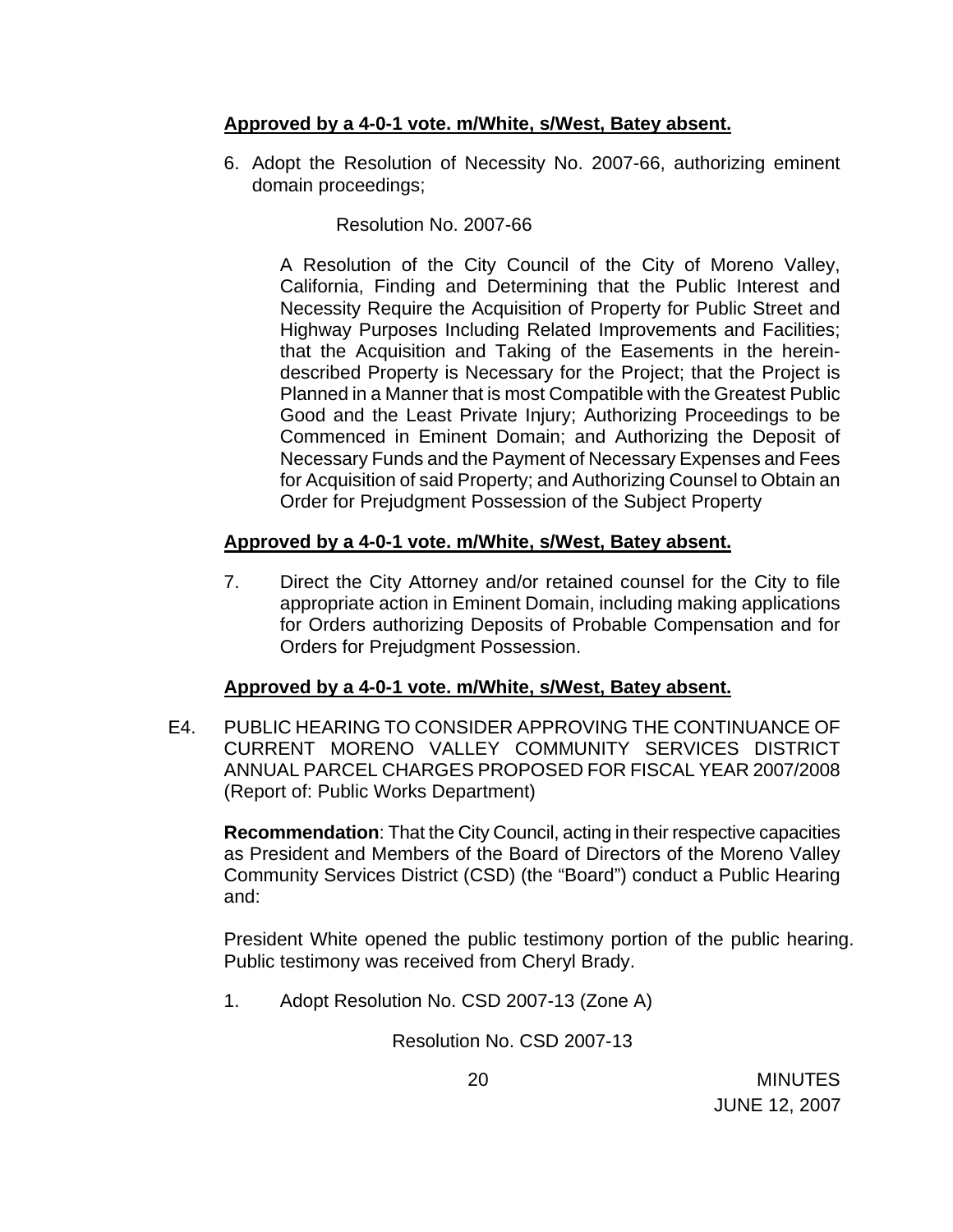A Resolution of the Moreno Valley Community Services District of the City of Moreno Valley, California, Approving the Continuance of the Currently Approved Parcel Charge for Furnishing Improvements and Maintenance for Parks and Recreation Services During Fiscal Year 2007/2008

# **Approved by a 4-0-1 vote. m/Flickinger, s/Stewart, Batey absent.**

2. Adopt Resolution No. CSD 2007-14 (Zone B)

Resolution No. CSD 2007-14

 A Resolution of the Moreno Valley Community Services District of the City of Moreno Valley, California, Approving the Continuance of the Currently Approved Parcel Charge for Furnishing Improvements and Maintenance for Residential Street Lighting Services During Fiscal Year 2007-2008

### **Approved by a 4-0-1 vote. m/Flickinger, s/Stewart, Batey absent.**

3. Adopt Resolution No. CSD 2007-15 (Zone C)

Resolution No. CSD 2007-15

 A Resolution of the Moreno Valley Community Services District of the City of Moreno Valley, California, Approving the Continuance of the Currently Approved Parcel Charge for Furnishing Improvements and Maintenance for Intersection and Arterial Street Lighting Services During Fiscal Year 2007/2008

# **Approved by a 4-0-1 vote. m/Flickinger, s/Stewart, Batey absent.**

4. Adopt Resolution No. CSD 2007-16 (Zone D)

Resolution No. CSD 2007-16

 A Resolution of the Moreno Valley Community Services District of the City of Moreno Valley, California, Approving the Continuance of the Currently Approved Parcel Charge for Furnishing Parkway Landscape Improvement and Maintenance Services During Fiscal Year 2007/2008

# **Approved by a 4-0-1 vote. m/Flickinger, s/West, Batey absent.**

5. Adopt Resolution No. CSD 2007-17 (Zone E)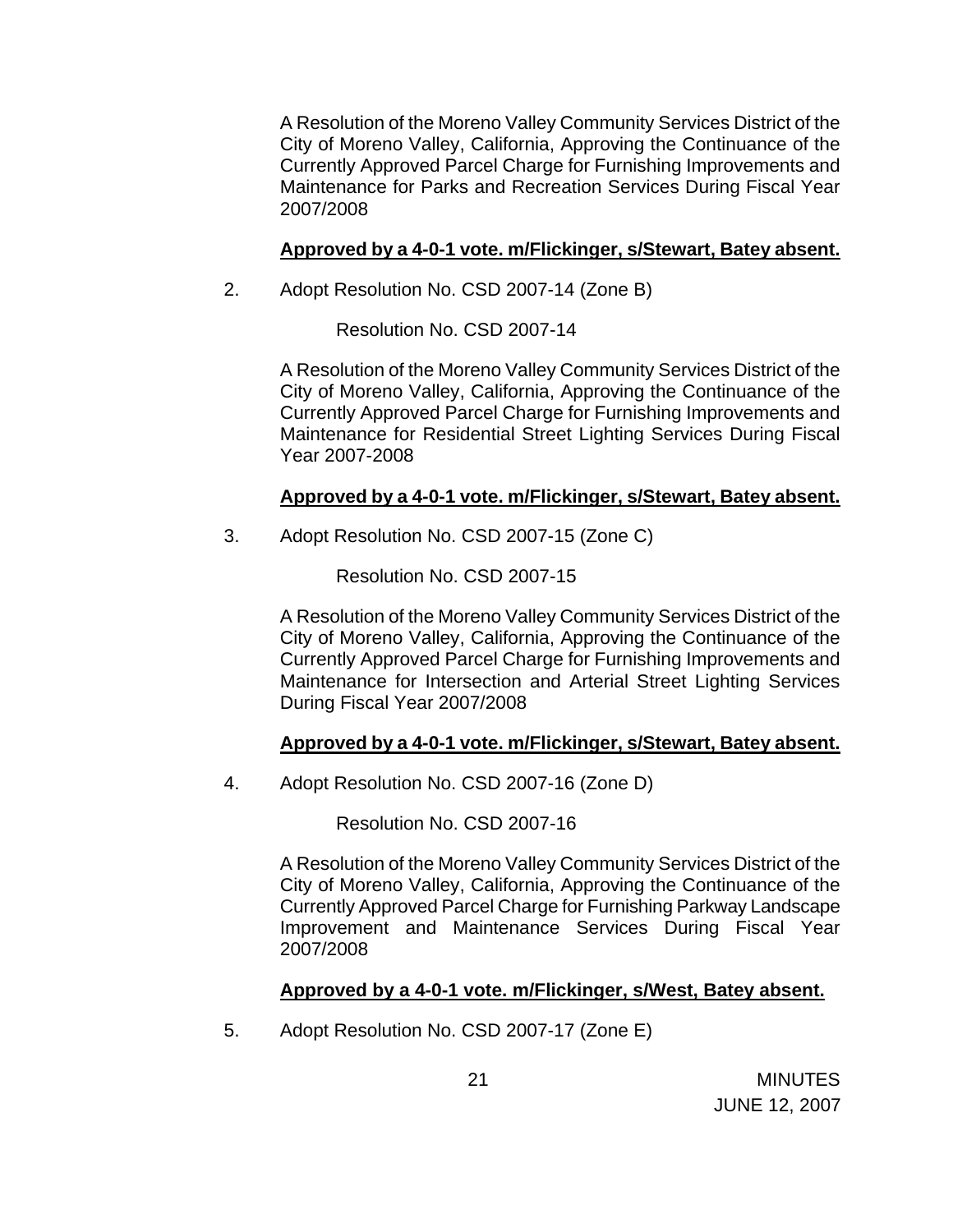### Resolution No. CSD 2007-17

 A Resolution of the Moreno Valley Community Services District of the City of Moreno Valley, California, Approving the Continuance of the Currently Approved Parcel Charge for Furnishing High-Service-Level Parkway Landscape Improvement and Maintenance Services During Fiscal Year 2007/2008

### **Approved by a 4-0-1 vote. m/Flickinger, s/West, Batey absent.**

6. Adopt Resolution No. CSD 2007-18 (Zone E-1A)

Resolution No. CSD 2007-18

 A Resolution of the Moreno Valley Community Services District of the City of Moreno Valley, California, Approving the Continuance of the Currently Approved Parcel Charge for Furnishing Zone E-1A Renaissance Park – Walls/Internal Parkway Landscape Maintenance Services During Fiscal Year 2007/2008

# **Approved by a 4-0-1 vote. m/Flickinger, s/Stewart, Batey absent.**

7. Adopt Resolution No. CSD 2007-19 (Zone E-3A)

Resolution No. CSD 2007-19

 A Resolution of the Moreno Valley Community Services District of the City of Moreno Valley, California, Approving the Continuance of the Currently Approved Parcel Charge for Providing Zone E-3A (Lasselle Powerline Parkway – Walls/Internal Parkway Landscape Maintenance) Services During Fiscal Year 2007/2008

### **Approved by a 4-0-1 vote. m/Flickinger, s/West, Batey absent.**

8. Adopt Resolution No. CSD 2007-20 (Zone E-4A)

Resolution No. CSD 2007-20

 A Resolution of the Moreno Valley Community Services District of the City of Moreno Valley, California, Approving the Continuance of the Currently Approved Parcel Charge for Providing Zone E-4A (Daybreak Development – Internal Parkway Landscape Maintenance) Services During Fiscal Year 2007/2008

### **Approved by a 4-0-1 vote. m/Flickinger, s/Stewart, Batey absent.**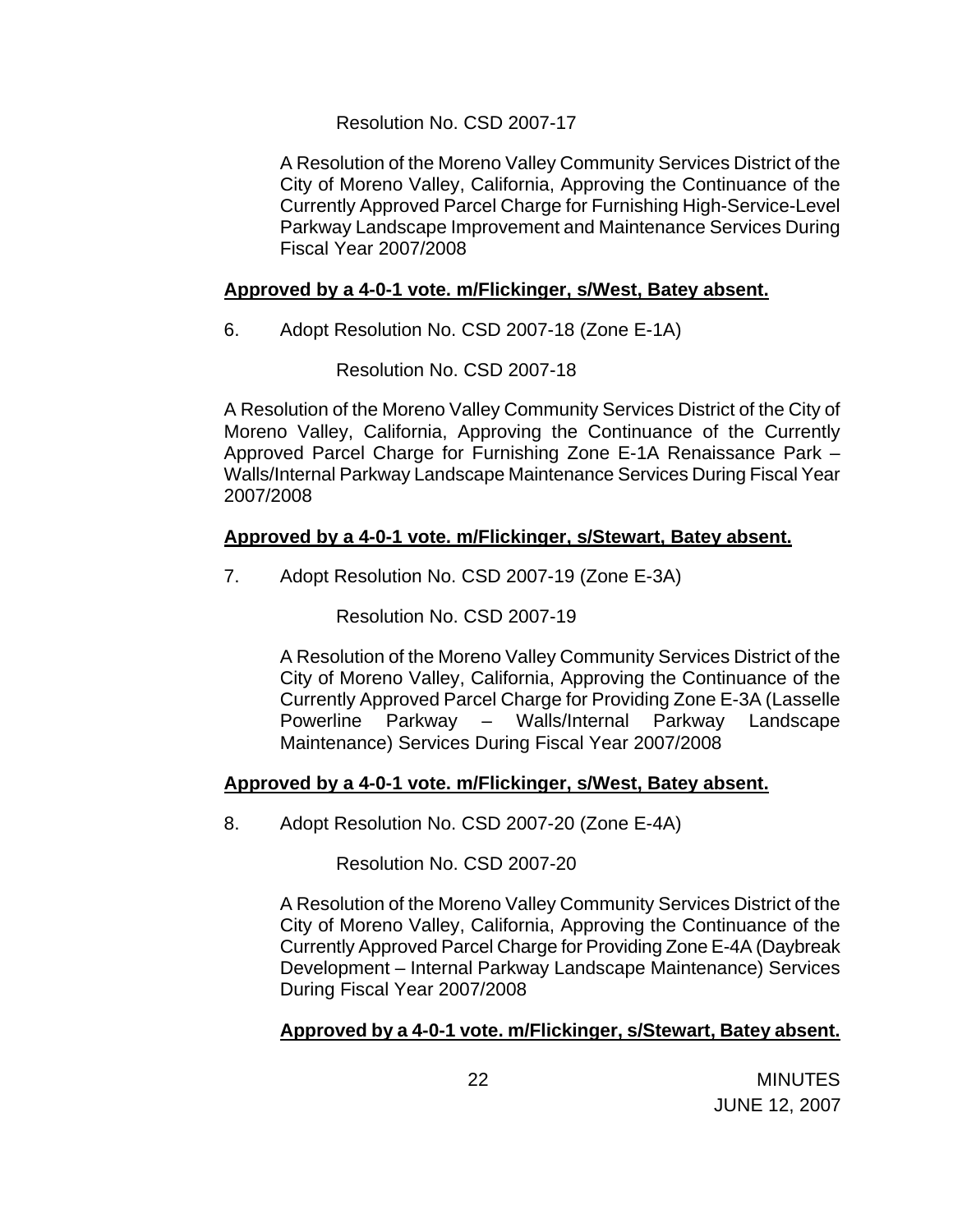9. Adopt Resolution No. CSD 2007-21 (Zone M)

Resolution No. CSD 2007-21

 A Resolution of the Moreno Valley Community Services District of the City of Moreno Valley, California, Approving the Continuance of the Currently Approved Zone M Parcel Charge Calculation for Furnishing Commercial/ Industrial/Multifamily Improved Median Maintenance Services During Fiscal Year 2007/2008

### **Approved by a 4-0-1 vote. m/Flickinger, s/Stewart, Batey absent.**

10. Adopt Resolution No. CSD 2007-22 (Zone S)

Resolution No. CSD 2007-22

 A Resolution of the Moreno Valley Community Services District of the City of Moreno Valley, California, Approving Zone S Charges which will Provide a Funding Source for Ongoing Maintenance for Future Improvements along Sunnymead Boulevard from Frederick Street to Perris Boulevard

### **Approved by a 4-0-1 vote. m/Flickinger, s/West, Batey absent.**

### **F. ITEMS REMOVED FROM CONSENT CALENDARS FOR DISCUSSION OR SEPARATE ACTION**

A7. RESOLUTION AMENDING RESOLUTION NO. 2007-14, SUPPORTING THE INCLUSION OF THE REMAINING PORTION OF MORENO VALLEY RANCH LOCATED WEST OF LASSELLE STREET IN THE COMMUNITY AREA KNOWN AS RANCHO BELAGO (Report of: City Clerk's Department)

**Recommendation**: Adopt Resolution No. 2007-62, amending Resolution No. 2007-14 supporting the inclusion of the remaining portion of Moreno Valley Ranch located west of Lasselle Street in the community area known as Rancho Belago.

**Substitute motion made by Mayor White to deny and also to rescind the original Resolution No. 2007-14. Motion died for lack of a second.**

**Approved, as amended, to include Moreno Valley Ranch, by a 3-1-1 vote. m/West, s/Flickinger, White dissenting, Batey absent.**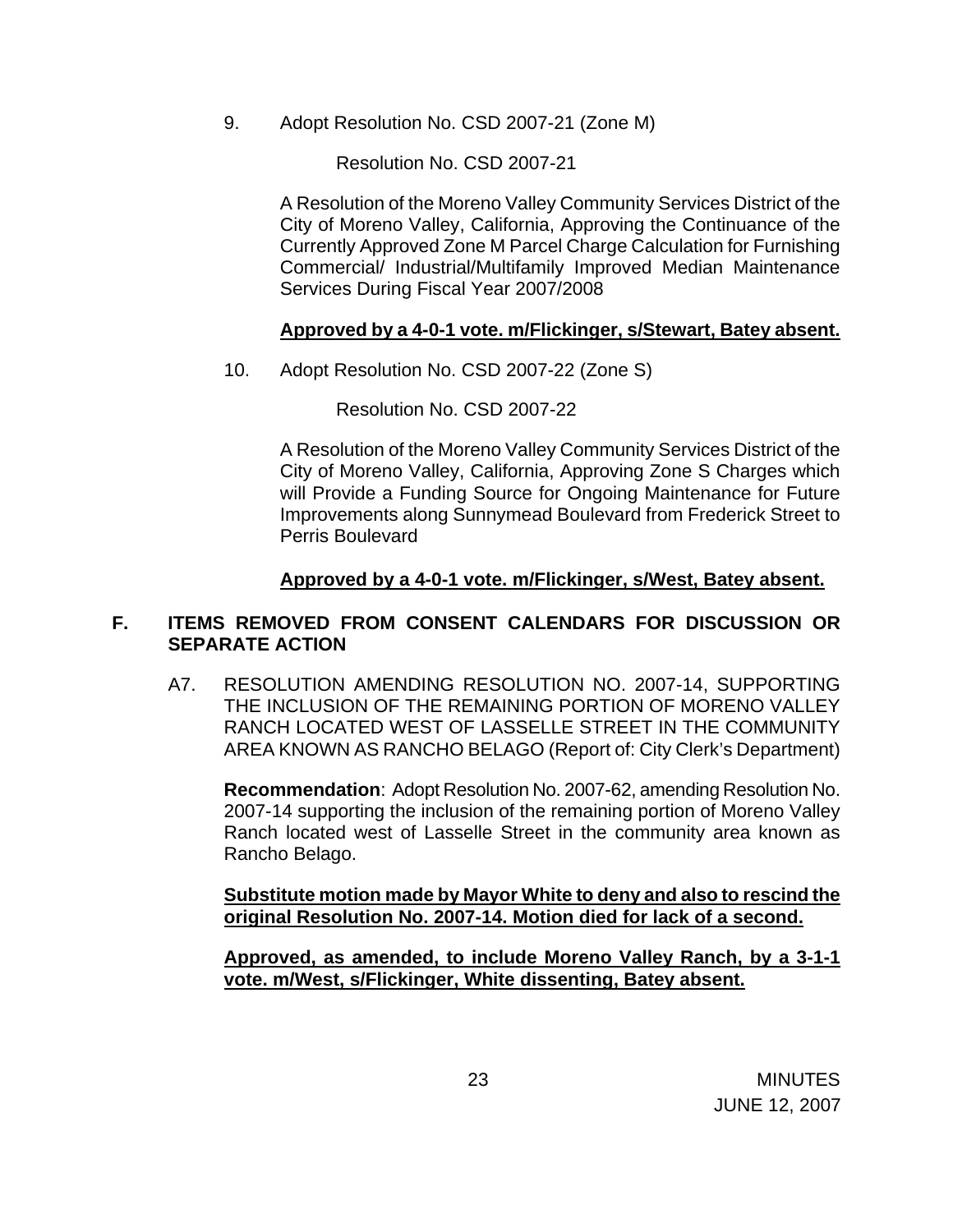A28. 2007 LEGISLATIVE UPDATE (Report of: Assistant to the City Manager)

**Recommendation**: Receive and file the informational report.

### **Approved by a 4-0-1 vote to approve as amended to add AB1634 to be reviewed by the City. m/Flickinger, s/Stewart, Batey absent.**

### **G. REPORTS**

G1. APPROVAL AND ADOPTION OF ANNUAL SPECIAL TAX LEVY FOR MORENO VALLEY COMMUNITY FACILITIES DISTRICT NO. 87-1 (TOWNGATE) (Report of: Public Works Department)

Mayor White opened the agenda item for public comments; there being none, public comments were closed.

**Recommendation:** That the City Council, acting in its capacity as the legislative body of Community Facilities District (CFD) No. 87-1 (TownGate), approve and adopt Resolution No. 2007-67 implementing the rate and method of apportionment of the special tax levy required to cover the 2007/2008 annual debt service of CFD No. 87-1 (TownGate), as submitted in the Special Tax Report.

### Resolution No. 2007-67

A Resolution of the City Council of the City of Moreno Valley, California, Accepting and Approving the Special Tax Report for Fiscal Year 2007/2008 Regarding Community Facilities District No. 87-1 (TownGate)

### **Approved by a 4-0-1 vote. m/Stewart, s/Flickinger, Batey absent.**

G2. APPROVAL AND ADOPTION OF SPECIAL TAX LEVY FOR MORENO VALLEY COMMUNITY FACILITIES DISTRICT NO. 87-1 (TOWNGATE) IMPROVEMENT AREA NO. 1 (Report of: Public Works Department)

Mayor White opened the agenda item for public comments; there being none, public comments were closed.

**Recommendation:** That the City Council, acting in its capacity as the legislative body of Community Facilities District (CFD) No. 87-1 (TownGate) Improvement Area No. 1 (the "District"), approve and adopt Resolution No. 2007-68 implementing the rate and method of apportionment of the special tax levy required to cover the 2007/2008 annual debt service of CFD No. 87-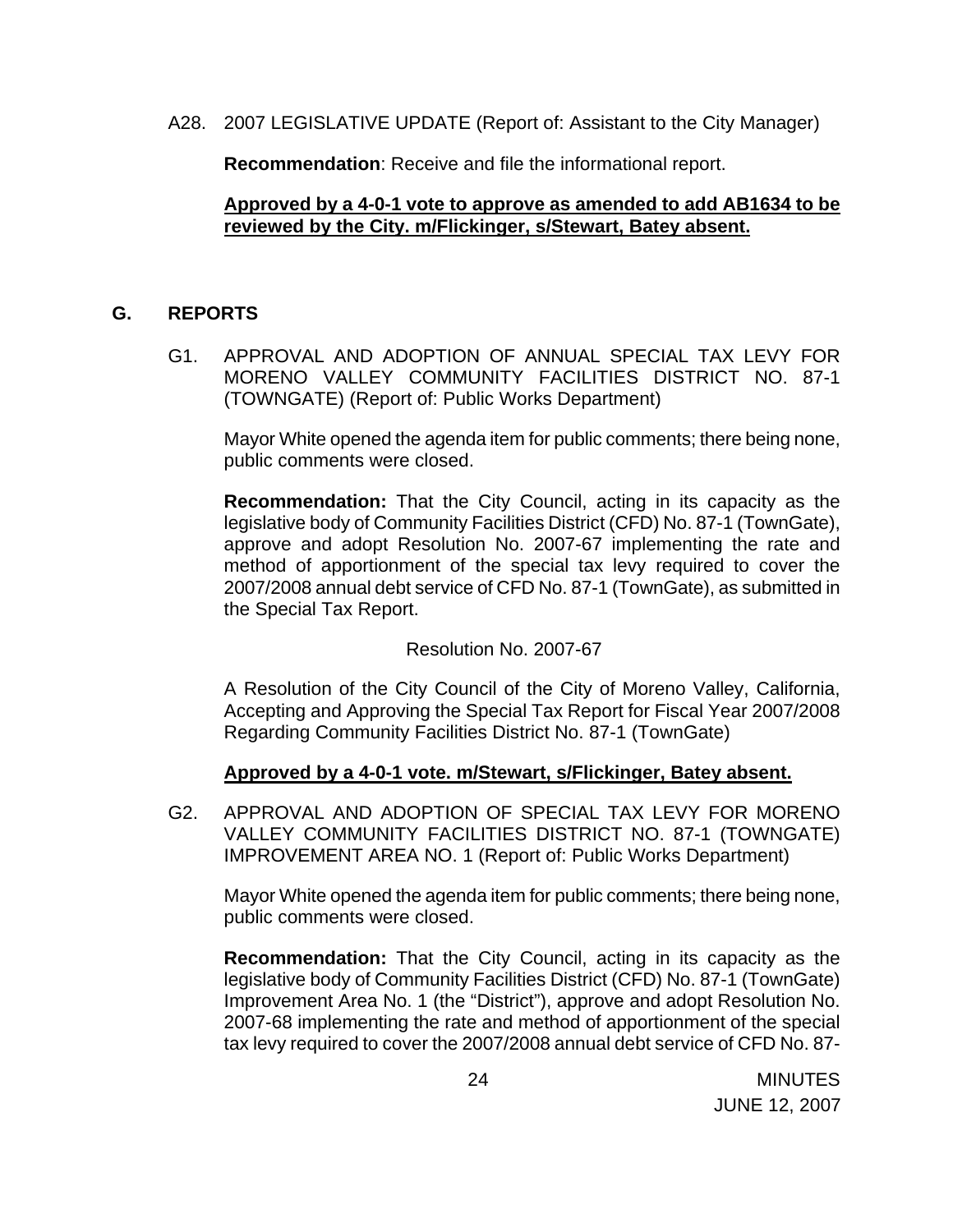1 (TownGate) Improvement Area No. 1, as submitted in the Special Tax Report.

### Resolution No. 2007-68

A Resolution of the City Council of the City of Moreno Valley, California, Accepting and Approving the Report for Fiscal Year 2007/2008 Regarding Community Facilities District No. 87-1 (TownGate) Improvement Area No. 1

### **Approved by a 4-0-1 vote. m/Stewart, s/West, Batey absent.**

G3. APPROVAL AND ADOPTION OF MORENO VALLEY COMMUNITY FACILITIES DISTRICT NO. 1 (NEIGHBORHOOD PARK MAINTENANCE) ANNUAL SPECIAL TAX LEVY (Report of: Public Works Department)

Mayor White opened the agenda item for public comments; there being none, public comments were closed.

 **Recommendation**: That the City Council, acting in the capacity as the Board of Directors of the Moreno Valley Community Services District (CSD) (the "Board") and as the legislative body of Community Facilities District (CFD) No. 1 (Neighborhood Park Maintenance), approve and adopt Resolution No. CSD 2007- implementing the rate and method of apportionment of the special tax levy required to cover the Special Tax Requirement as submitted in the Special Tax Report.

Resolution No. CSD 2007-23

 A Resolution of the Moreno Valley Community Services District of the City of Moreno Valley, California, Accepting and Approving the Special Tax Report for Fiscal Year 2007/2008 Regarding Community Facilities District No. 1 (Neighborhood Park Maintenance)

# **Approved by a 4-0-1 vote. m/Stewart, s/Flickinger, Batey absent.**

G4. APPROVAL AND ADOPTION OF ANNUAL SPECIAL TAX LEVY FOR COMMUNITY FACILITIES DISTRICT NO. 3 OF THE CITY OF MORENO VALLEY (AUTO MALL REFINANCING) SPECIAL TAX BONDS, SERIES 2000 (Report of: Public Works Department)

Mayor White opened the agenda item for public comments; there being none, public comments were closed.

 25 MINUTES **Recommendation**: That the City Council, acting in its capacity as the legislative body of Community Facilities District No. 3 of the City of Moreno Valley (Auto Mall Refinancing) ("CFD No. 3"), approve and adopt Resolution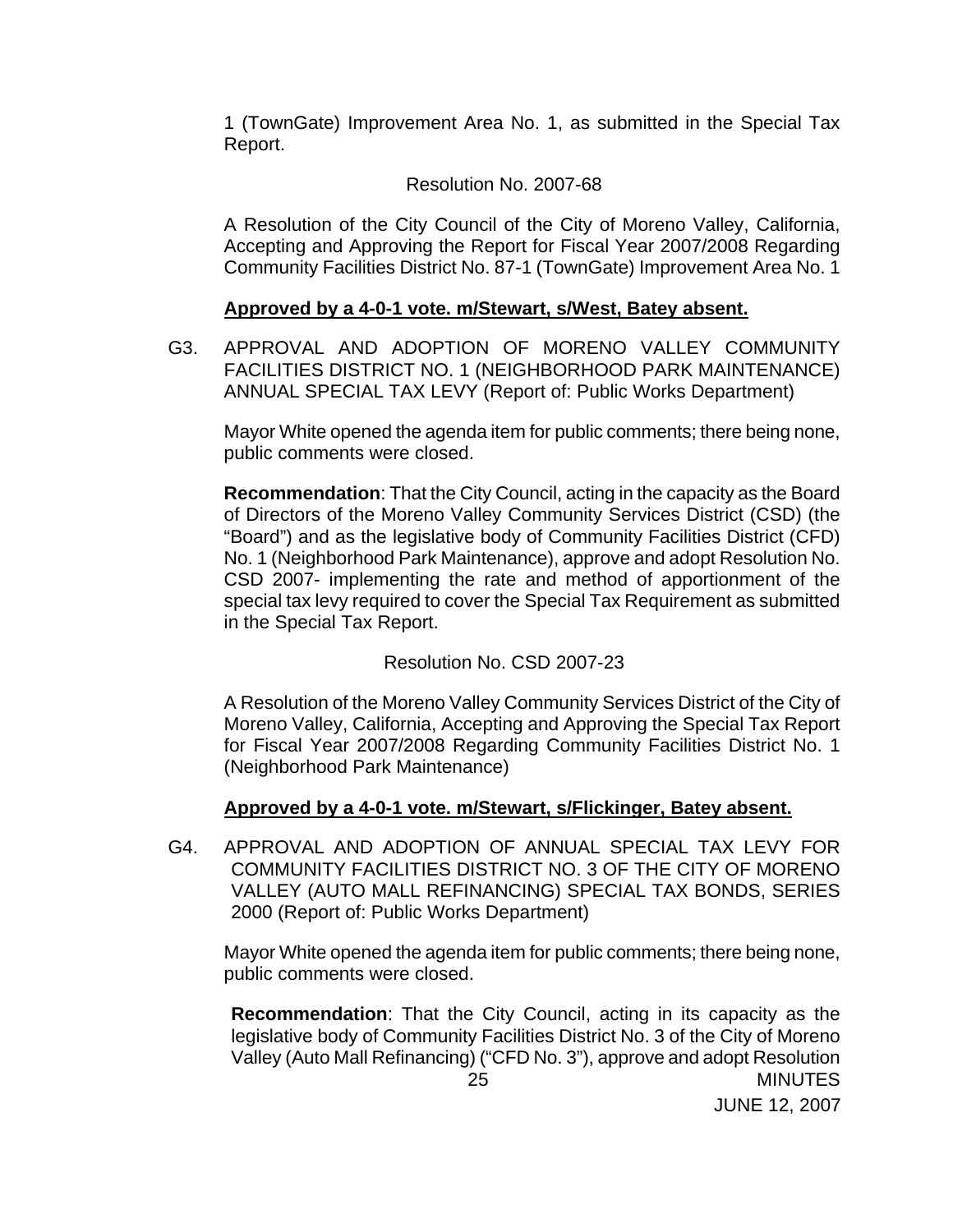No. 2007-69 implementing the rate and method of apportionment of the special tax levy required to cover the annual debt service of CFD No. 3, as submitted in the Special Tax Report.

#### Resolution No. 2007-69

 A Resolution of the City Council of the City of Moreno Valley, California, Accepting and Approving the Special Tax Report for Fiscal Year 2007/2008 Regarding Community Facilities District No. 3 of the City of Moreno Valley (Auto Mall Refinancing)

### **Approved by a 4-0-1 vote. m/Stewart, s/West, Batey absent.**

G5. APPROVAL AND ADOPTION OF SPECIAL TAX LEVY FOR MORENO VALLEY COMMUNITY FACILITIES DISTRICT NO. 4-MAINTENANCE (Report of: Public Works Department)

Mayor White opened the agenda item for public comments; there being none, public comments were closed.

 **Recommendation**: That the City Council, acting in its capacity as the legislative body of Moreno Valley Community Facilities District No. 4- Maintenance (CFD No. 4-M) approve and adopt Resolution No. 2007-70 implementing the rate and method of apportionment of the special tax levy required to cover the Special Tax Requirement as submitted in the Special Tax Report.

Resolution No. 2007-70

 A Resolution of the City Council of the City of Moreno Valley, California, Accepting and Approving the Report for Fiscal Year 2007/2008 Regarding Community Facilities District No. 4-Maintenance

### **Approved by a 4-0-1 vote. m/Stewart, s/West, Batey absent.**

G6. APPROVAL AND ADOPTION OF A RESOLUTION ESTABLISHING AN ANNUAL SPECIAL TAX FOR COMMUNITY FACILITIES DISTRICT NO. 5 FOR FISCAL YEAR 2007-2008 TO COVER THE ANNUAL DEBT SERVICE (Report of: Public Works Department)

Mayor White opened the agenda item for public comments; there being none, public comments were closed.

 26 MINUTES  **Recommendation**: That the City Council, acting in its capacity as the legislative body of Community Facilities District (CFD) No. 5, approve and adopt Resolution No. 2007-71 establishing an annual special tax for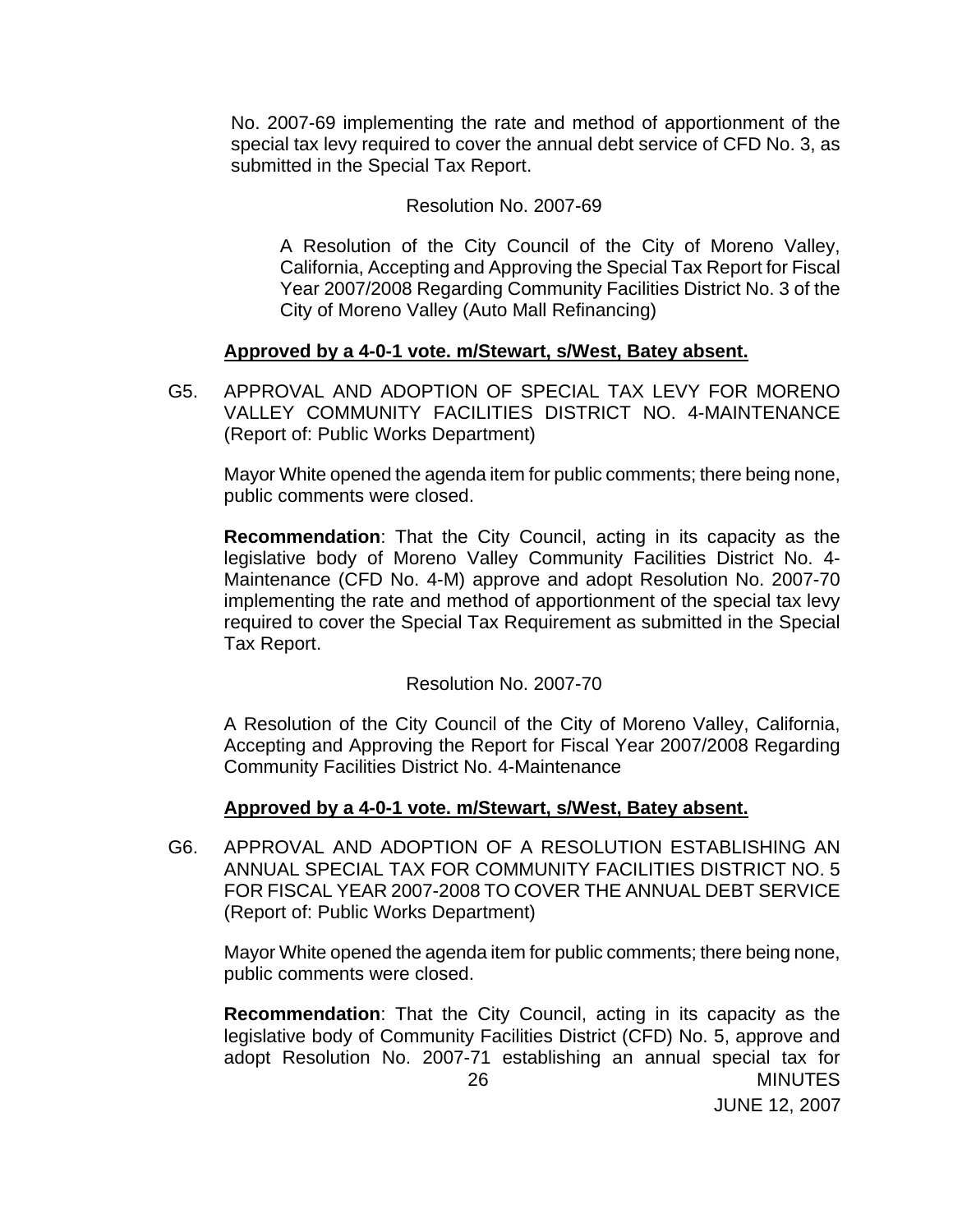Community Facilities District No. 5 for Fiscal Year (FY) 2007-2008 to cover the annual debt service.

### Resolution No. 2007-71

 A Resolution of the City Council of the City of Moreno Valley, California, Establishing an Annual Special Tax for Community Facilities District No. 5 for Fiscal Year 2007-2008

### **Approved by a 4-0-1 vote. m/Stewart, s/West, Batey absent.**

G7. CONTINUED DISCUSSION ON FY 2007/2008 PROPOSED BUDGET (Report of: Finance Department)

 Mayor White opened the agenda item for public comments. Public comment was received from Tom Jerele, Sr. and Daryl Terrell.

 **Recommendation**: That the City Council continue its discussion on the FY 2007-08 Proposed Budget and provide direction to staff regarding the recommended service level enhancements, or any operating or capital budget policy issues.

### **Approved by a 4-0-1 vote to receive and file. m/Stewart, s/West, Batey absent.**

G8. CITY MANAGER'S REPORT (Informational Oral Presentation – not for Council action) – City Manager Gutierrez announced that the City's MVTV-3 has won two regional awards from the California & Nevada Chapters of the National Association of Telecommunications Officers & Advisors – for "We Mean Business" and the "Safety First – Home Burglary Prevention" videos. He also stated that "Wake Up Moreno Valley" will be held this Friday at the Hometown Buffet, and the City's Animal Services Department has increased its pet adoptions this year.

# **H. LEGISLATIVE ACTIONS**

ORDINANCES - 1ST READING AND INTRODUCTION - NONE

ORDINANCES - 2ND READING AND ADOPTION - NONE

ORDINANCES - URGENCY ORDINANCES – NONE

RESOLUTIONS – NONE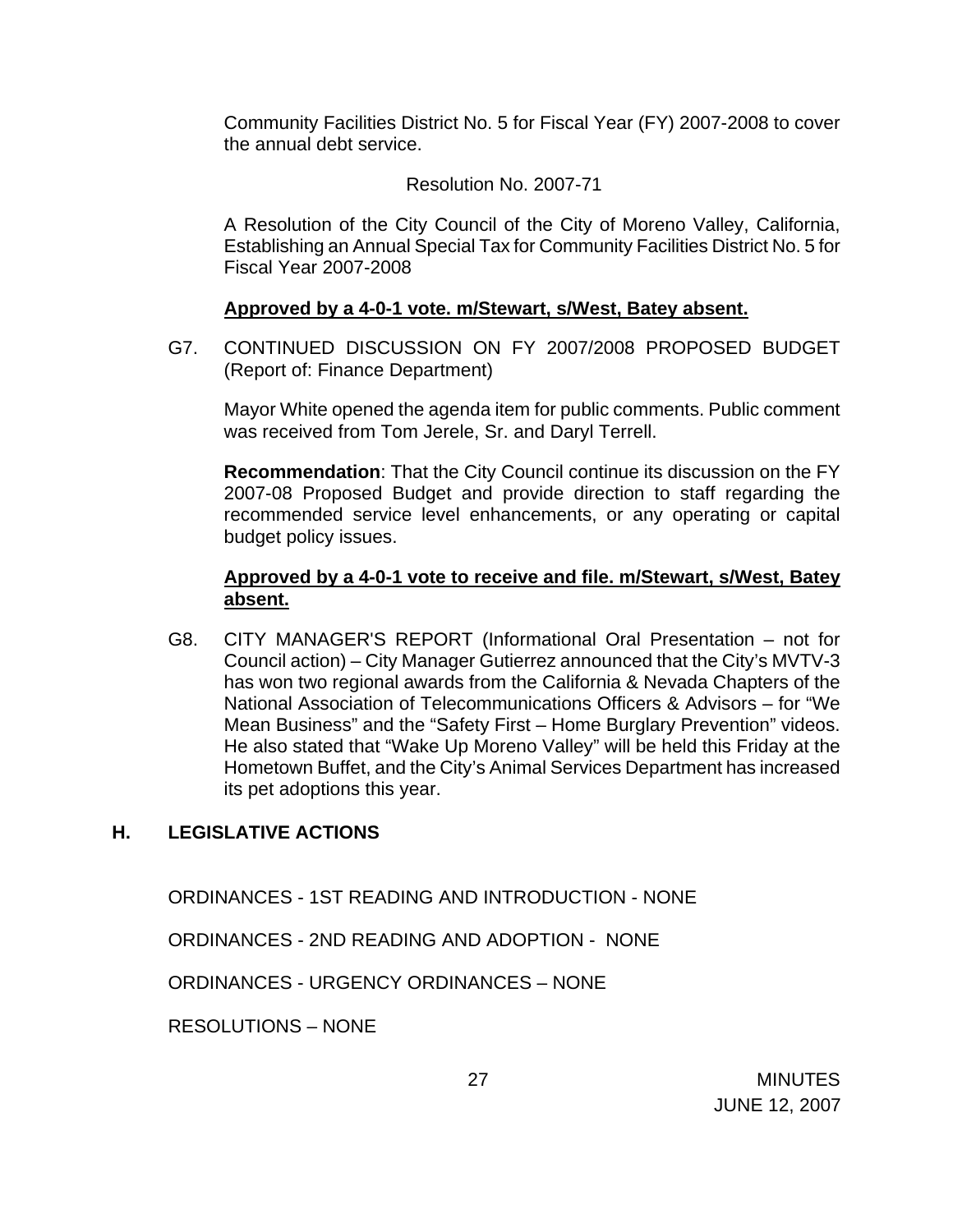# PUBLIC COMMENTS **ON ANY SUBJECT NOT ON THE AGENDA** UNDER THE JURISDICTION OF THE CITY COUNCIL ARE AS FOLLOWS:

### Rebecca Blevins – Submitted a petition to the Council

1) Would like sidewalks for Farragut Ave. – she had previously submitted a petition signed by the neighbors but has never had a response from the City so she submitted another one

### Tom Jerele, Sr.

- 1) Supports item A10 MOU with EMWD would like the contractor accommodated to be able to perform the work at night
- 2) Would like to see "Wake Up Moreno Valley" televised on MVTV-3
- 3) Complimented Community Development Director Linda Guillis on her one-stop counter
- 4) Kudos to Police Chief Hall for his work

# **CLOSING COMMENTS AND/OR REPORTS OF THE CITY COUNCIL, COMMUNITY SERVICES DISTRICT, OR COMMUNITY REDEVELOPMENT AGENCY**

Council Member West

1) Announced that he was contacted by Assemblyman Cook's Senior Field Representative George Price to inform him that Assemblyman Cook and Assemblyman Emmerson are investigating the possibility of locating a DMV office in Moreno Valley – thanked Council Member Flickinger for her help on this

Council Member Stewart

- 1) Stated the newspaper article that stated the crime statistics were up in Moreno Valley – that isn't exactly accurate as the rates in 2005 were exceptionally low so any increase would look huge – City still compares favorably with other cities and is always striving to improve its stats and reduce crime in the City
- 2) More fire station enhancements and equipment are coming will help reduce response times

# Council Member Flickinger

- 1) Burglary Suppression Team has arrested 100 potential burglars in the past four months
- 2) The Problem Orientated Policing (POP) teams Minor Decoy Operation visited 14 businesses in January and 4 sold alcoholic beverages to a minor, in April it visited 15 and 5 sold alcoholic beverages to a minor and in June it visited 10 and all 10 refused to sell alcohol to a minor – that is good news
- 3) Proud to announce that MVTV-3 has won two more awards they are very good at what they do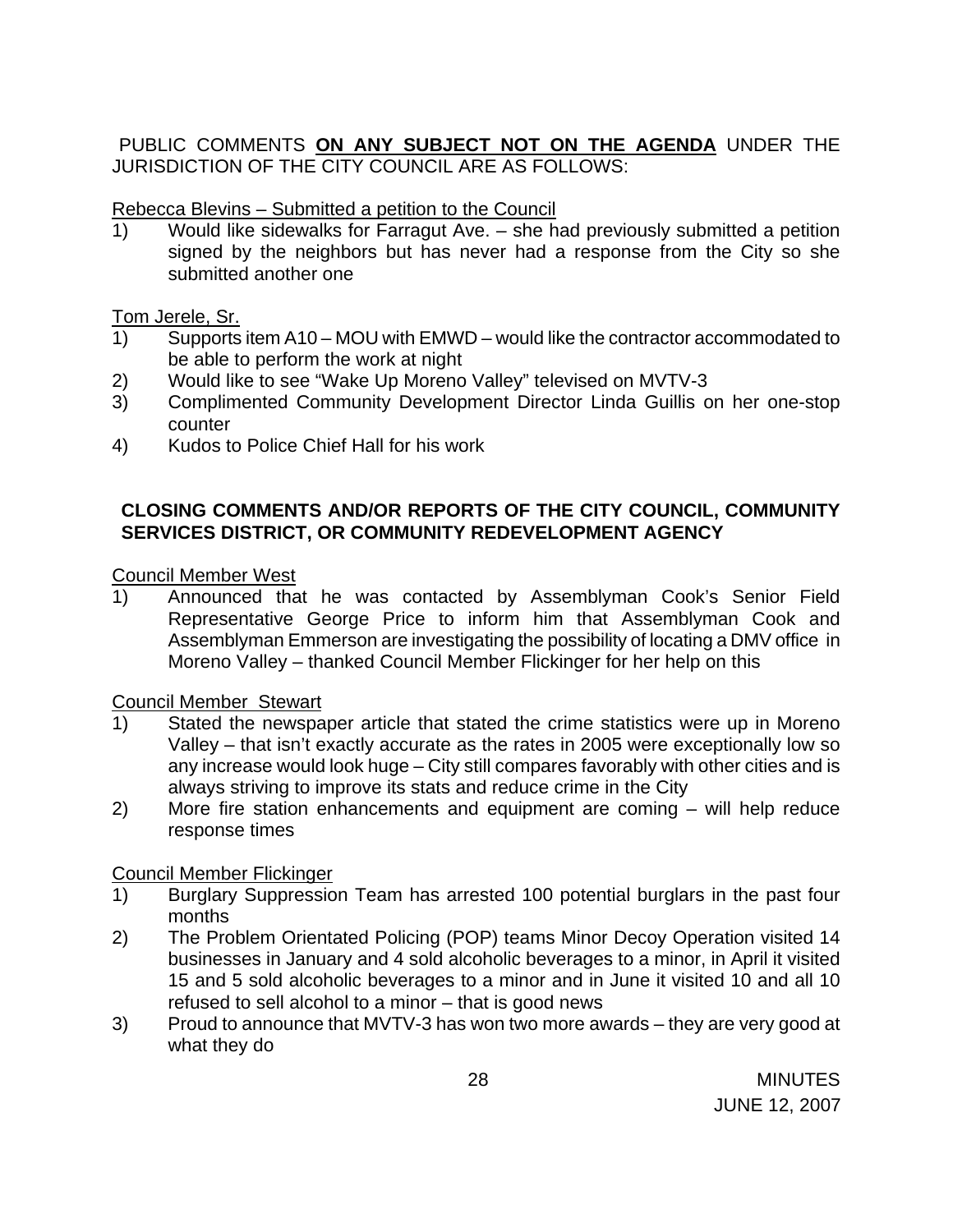- 4) Starting June 18<sup>th</sup> three local high schools will have their swimming pools open info available through the Parks & Community Services Department at 413-2380
- 5) Had the honor of attending a retirement ceremony for a Chief Petty Officer stationed at the Navy Operational Support Center Moreno Valley – proud this unit puts Moreno Valley in its emblem and title
- 6) Moreno Valley Master Chorale and the Citrus Wind Symphony held their "Let Freedom Ring" concert – it was excellent and a lot of fun
- 7) Lasselle Elementary School buried a time capsule very impressive
- 8) Would like to agendize a Study Session discussion regarding interviewing the applicants for the Arts Commission – seconded by Council Member West

# Mayor White

- 1) Stated the City has a Fire Master Plan for the City of Moreno Valley that is available for anyone who would like to review it
- 2) The dedication of the Veterans Memorial will be held on Thursday afternoon at 4:30.
- 3) Attended a function where Superior Super Warehouse & Groceries presented a \$7,500 check to Midland Elementary School

# **CLOSED SESSION - NONE**

# **REPORT OF ACTION FROM CLOSED SESSION, IF ANY, BY CITY ATTORNEY - NONE**

# **ADJOURNMENT**

There being no further business to conduct, the meeting was adjourned at 8:36 p.m. by unanimous informal consent.

Submitted by:

Alice Reed, City Clerk Secretary, Moreno Valley Community Services District Secretary, Community Redevelopment Agency of the City of Moreno Valley Secretary, Board of Library Trustees

Approved by:

Charles R. White, Mayor President, Moreno Valley Community Services District

\_\_\_\_\_\_\_\_\_\_\_\_\_\_\_\_\_\_\_\_\_\_\_\_\_\_\_\_\_\_\_\_\_\_\_\_\_

\_\_\_\_\_\_\_\_\_\_\_\_\_\_\_\_\_\_\_\_\_\_\_\_\_\_\_\_\_\_\_\_\_\_